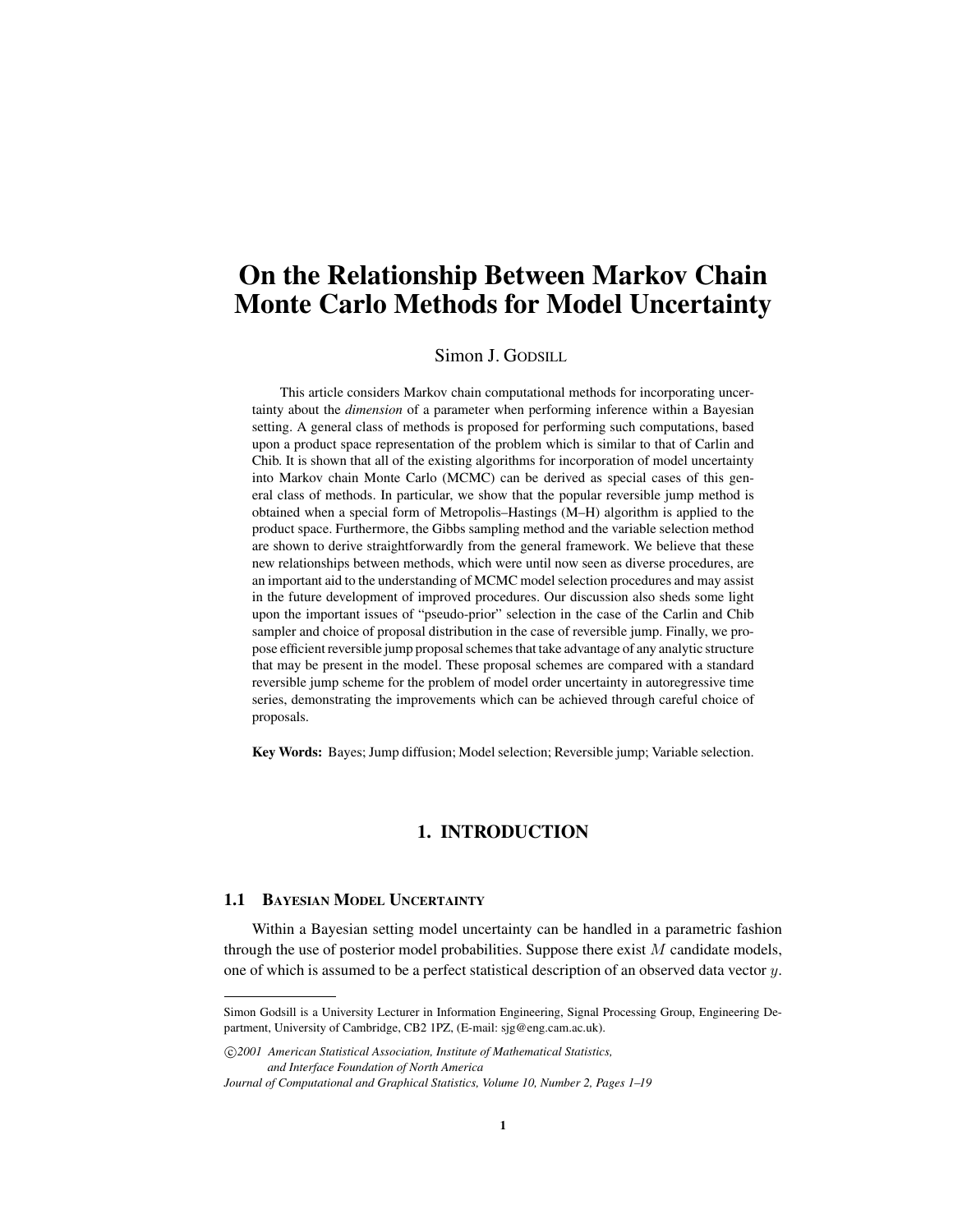Associated with each model is a likelihood  $p(y|\theta_k, k)$  that depends upon an (unknown) set of parameters  $\theta_k$ , where  $k \in \{1, \ldots, M\}$  denotes the kth model in the list of candidates. In general  $\theta_k$  may be multivariate and may have different dimensionality and support  $\Theta_k$  in different models. A prior distribution  $p(\theta_k|k)$  is assigned to each parameter vector and a prior distribution  $p(k)$  to the model number, reflecting prior knowledge about the probabilities of individual models. The posterior model probability for model  $k$  is then obtained as

$$
p(k|y) = \frac{p(y|k)p(k)}{p(y)} = \frac{\int_{\Theta_k} p(y|\theta_k, k)p(\theta_k|k)d\theta_k p(k)}{p(y)}.
$$
\n(1.1)

The term  $p(y|k)$  is sometimes referred to as the *marginal likelihood* for model k. We assume throughout that the parameter priors  $p(\theta_k|k)$  are proper. In some cases the goal of the statistical analysis may simply be to summarize the relative posterior probabilities of the individual models or to estimate a single "best" model through the use of some suitable risk function. In many applied scenarios, however, model uncertainty can be incorporated into tasks such as forecasting, interpolation, smoothing, or signal extraction (West and Harrison 1997) through use of "model mixing," in which model-dependent inferences are combined together by weighting according to their posterior probabilities (Hoeting, Raftery, and Madigan 1996; Raftery, Madigan, and Hoeting 1997).

## **1.2 MCMC METHODS FOR MODEL UNCERTAINTY**

Calculation of posterior model probabilities is rarely achievable in closed form for realistic models. Approximation methods may be used, and there is a large array of tools available (see, e.g., Raftery 1996 for a good review). Another effective means of achieving this is through a Monte Carlo sampling scheme. For distributions of parameters with fixed dimensionality a suitable scheme for drawing a dependent sequence of samples from the joint posterior is Markov chain Monte Carlo (MCMC). MCMC methods (Metropolis et al. 1953; Geman and Geman 1984; Gelfand and Smith 1990; Hastings 1970) have become well established over recent years as a powerful computational tool for analysis of complex statistical problems. Until relatively recently, however, these methods were applied in statistics only to problems with fixed dimensionality.

A direct MCMC approach to the solution of the variable dimension problem is to estimate posterior model probabilities from independent MCMC chains running in each model. This is the approach of, for example, Chib (1995) and Chib and Greenberg (1998). An appealing alternative is to perform MCMC simulation over both model parameters and model number: if one can draw random samples  $(\theta_k^i, k^i)$  from the joint posterior distribution  $p(\theta_k, k|y)$ , then Monte Carlo estimates can readily be made for any required posterior quantities. It is then hoped that models with insignificant probability are visited only rarely, while the majority of the computational effort is expended in exploration of models with high probability. This article considers only computational schemes of this latter variety, since we believe that these offer greater potential in the solution of the complex modeling requirements of many realistic applied problems which have high-dimensional parameter spaces and many competing models. However, we note that in cases where there is no obvious relationship—such as a nested structure between the parameters of competing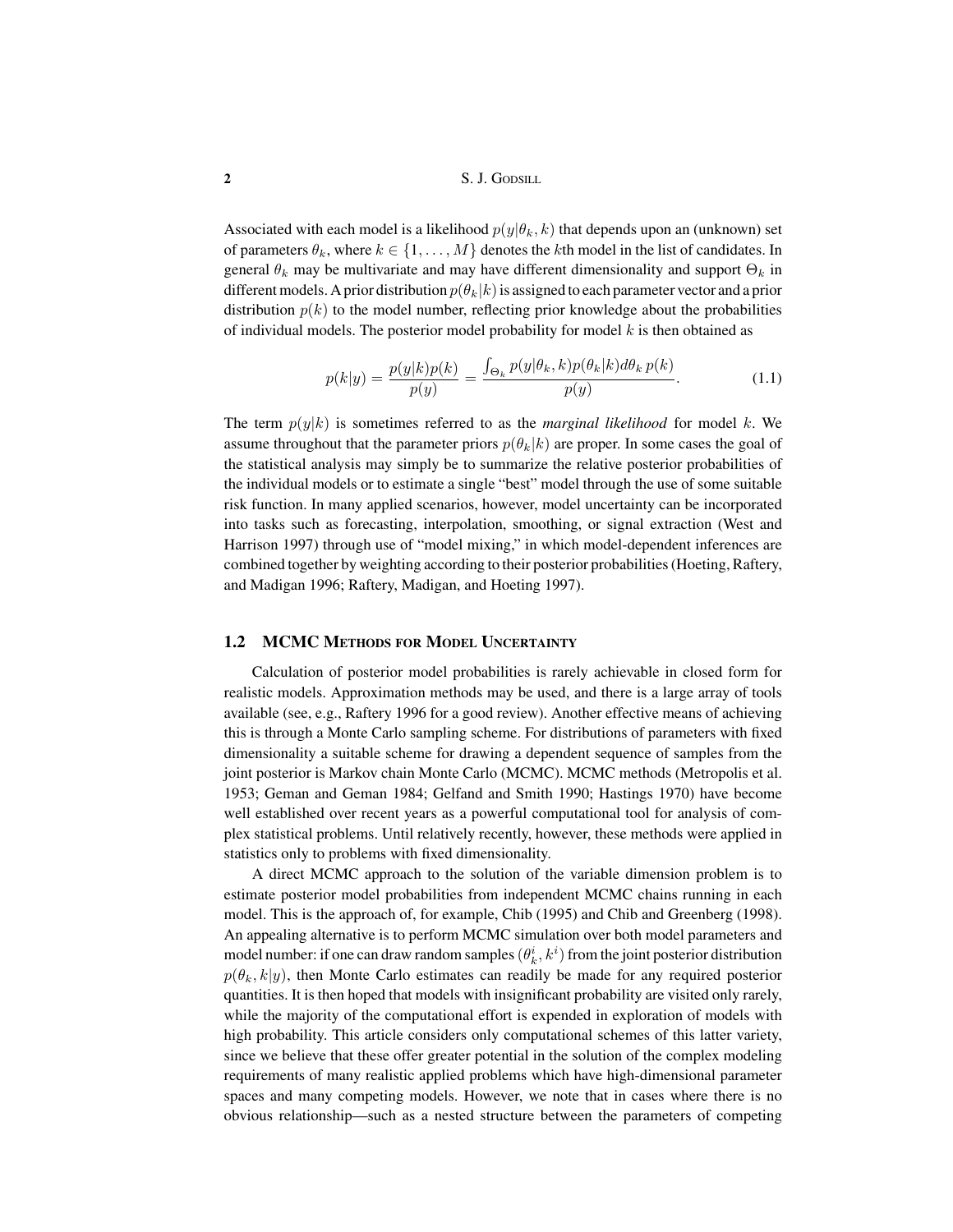models—the direct MCMC approaches are likely to be the method of choice at the current time.

Currently, the most flexible and popular MCMC model sampling scheme is the reversible jump sampler (Green 1995). In this scheme, which is covered more fully in Section 2.3, a modified version of the Metropolis–Hastings method is developed based on the detailed balance condition for the distribution  $p(\theta_k, k|y)$ . Reversible jump can be viewed as a generalization of the earlier jump diffusion methods (Grenander and Miller 1991, 1994; Phillips and Smith 1994).

An alternative scheme, that of Carlin and Chib (1995), develops a product space for all possible model parameters and a model indexing variable. The space has constant dimensionality and hence a Gibbs sampler may be applied directly without concern for the varying dimension aspects of the model uncertainty problem. The technique has an appealing simplicity but is not easily applicable to problems with more than a handful of competing models, owing to the necessity of choosing and generating from a large number of so-called "pseudo-priors." Other more specialized model space samplers include the stochastic search variable selection (SSVS) methods (George and McCulloch 1993, 1996; Geweke 1996; Kuo and Mallick 1998) and the MCMC model combination  $(MC<sup>3</sup>)$  methods of Madigan and York (1995), developed in the special context of decomposable graphical models.

The field of MCMC model uncertainty is rapidly growing in application. A few of the many applications of reversible jump methods can be found in Richardson and Green (1997); Denison, Mallick, and Smith (1998); Barker and Rayner (1998); Morris (1996); Barbieri and O'Hagan (1996); and Troughton and Godsill (1998), and applications of SSVS and related variants include McCulloch and Tsay (1994); Godsill and Rayner (1996); Godsill (1997); Godsill and Rayner (1998); Barnett, Kohn, and Sheather (1996); Troughton and Godsill (in press); Huerta and West (1999); Clyde, Desimone, and Parmigiani (1996).

#### **1.3 PRINCIPAL CONTRIBUTIONS OF THIS ARTICLE**

Section 2.1 presents the composite representation for model uncertainty problems. As in Carlin and Chib (1995), a product space is defined over all possible model parameters and a model indexing variable. Section 2.5 shows how to modify this framework to situations where it is more convenient to parameterize the space with some parameters shared between several models, as is the case in variable selection and nested models. In Carlin and Chib (1995) a Gibbs sampler is used to explore the product space. Subsequent sections of this article show that application of various alternative Gibbs or Metropolis schemes to the composite space can lead to the other well-known model samplers as special cases of the general framework. In particular, it is shown that reversible jump is obtained when a special form of Metropolis–Hastings proposal is applied; we note that a similar observation has independently been made by Besag (1997). These results add to the overall understanding of both reversible jump and composite space schemes and provide a review of the current ideas in the field, all considered within a single framework. The relationships developed shed some light upon the issues of pseudo-prior choice in the case of Carlin and Chib, and choice of proposal densities in the case of reversible jump. It is hoped that the general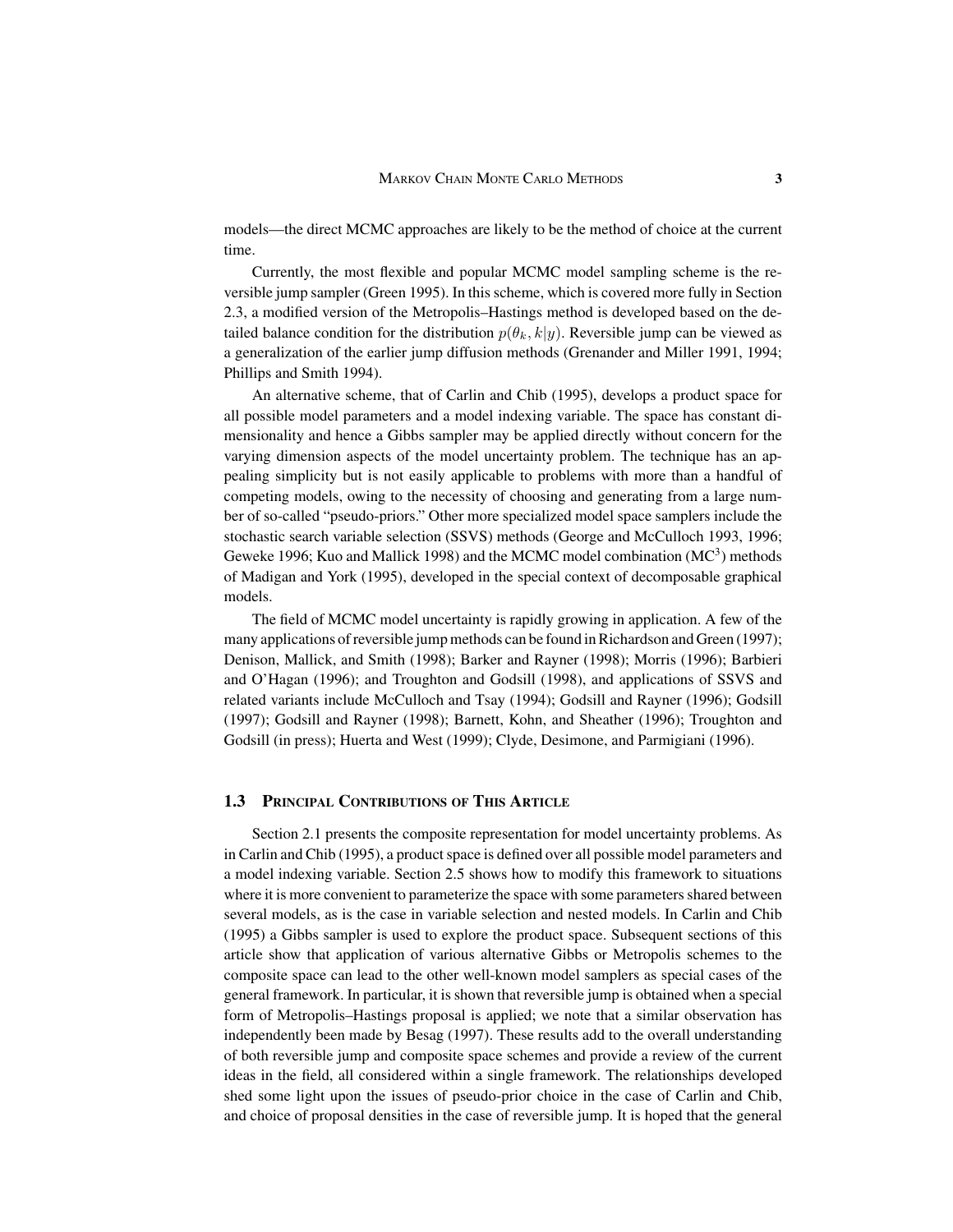framework may also lead to new classes of model space sampler that combine the benefits of several different schemes within the composite model. The final sections of the article give attention to devising efficient proposal distributions in cases where some analytic structure is present in the model. A simulation example is presented for the case of an autoregressive model with unknown model order, demonstrating the improvements achievable when model structure is taken into account.

# **2. RELATIONSHIPS BETWEEN DIFFERENT MODEL SPACE SAMPLERS**

#### **2.1 THE COMPOSITE REPRESENTATION FOR MODEL UNCERTAINTY PROBLEMS**

We first define a composite model space for standard model selection problems in which no parameters are considered as "shared" between any two models. This is later modified to introduce more flexibility in shared parameter problems such as nested models and variable selection. The composite model is a straightforward modification of that used by Carlin and Chib (1995). Consider a "pool" of N parameters  $\theta = (\theta_1, \dots, \theta_N)$ , such that  $\theta_i$  has support  $\Theta_i$ . The parameters  $\theta_i$  may once again be vectors of differing dimensionality. In many applications the emphasis will be upon model classes in which the parameters do have variable dimension, especially when there is some structure or "nesting" of the models which relates the parameters of one model dimension to those of another. However, it is worth noting that all of the methods discussed here are equally applicable to cases where the candidate models have fixed dimensionality. A probability distribution is now defined over the entire product space of candidate models and their parameters; that is,  $(k, \theta) \in \mathcal{K} \times \prod_{i=1}^{N} \Theta_i$ , where K is the set of candidate model indices. The likelihood and prior structure are then defined in a corresponding way, as follows. For a particular  $k$  the likelihood depends only upon the corresponding parameter  $\theta_k$ :

$$
p(y|k,\theta) = p(y|k,\theta_k). \tag{2.1}
$$

The model specification is completed by the parameter prior  $p(\theta_k|k)$  and the model prior  $p(k)$ . The full posterior distribution for the composite model space can now be expressed as

$$
p(k, \theta | y) = \frac{p(y|k, \theta_k) p(\theta_k | k) p(\theta_{-k} | \theta_k, k) p(k)}{p(y)},
$$
\n(2.2)

where  $\theta_{-k}$  denotes the parameters *not* used by model k. All of the terms in this expression are defined explicitly by the chosen likelihood and prior structures except for  $p(\theta_{-k}|\theta_k, k)$ , the "prior" for the parameters in the composite model which are not used by model  $k$ . It is easily seen that any proper distribution can be assigned arbitrarily to these parameters without affecting the required marginals for the remaining parameters. We have given the general case, in which this prior can depend upon both  $k$  and the remaining model parameters. In many cases it will be convenient to assume that the unused parameters are a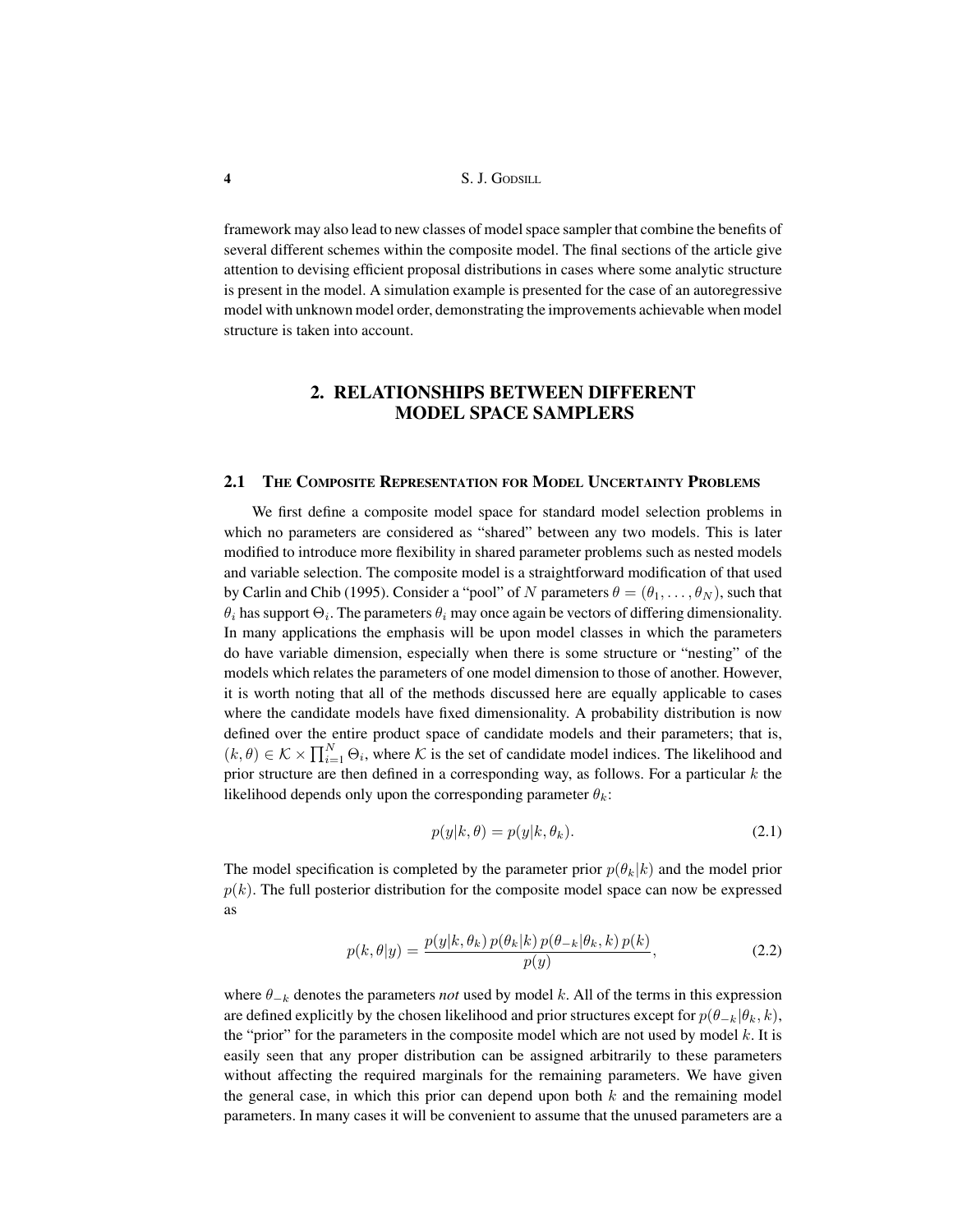priori independent of one another and also of  $\theta_k$ . In this case we have that  $p(\theta_{-k}|\theta_k, k)$  =  $p(\theta_{-k}|k) = \prod_{i \neq k} p(\theta_i|k)$  and the composite model posterior can be rewritten as

$$
p(k, \theta | y) = \frac{p(y|k, \theta_k) p(\theta_k | k) \left( \prod_{i \neq k} p(\theta_i | k) \right) p(k)}{p(y)}.
$$
 (2.3)

This is the form of composite space used by Carlin and Chib (1995). The priors on the unused parameters  $\theta_{-k}$  are referred to as "pseudo-priors" or linking densities in the Carlin and Chib model, appropriate choice of which is crucial to the effective operation of their algorithm. We will retain the general form as given in Equation (2.2), referring to the term  $p(\theta_{-k}|\theta_k, k)$ as the pseudo-prior, although it should be noted that the simpler form of Equation (2.3) will often be used in practice, with consequent simplification of the posterior distribution.

The key feature of the composite model space is that the dimension remains fixed even when the model number  $k$  changes. This means that standard MCMC procedures, under the usual convergence conditions, can be applied to the problem of model uncertainty. For example, a straightforward Gibbs sampler applied to the composite model leads to Carlin and Chib's method, while we show later that a more sophisticated Metropolis–Hastings approach leads to reversible jump. In the following sections we show how to obtain these existing MCMC model space samplers as special cases of the composite space sampler.

#### **2.2 CARLIN AND CHIB**

The sampling algorithm of Carlin and Chib (1995) is easily obtained from the composite model by applying a Gibbs sampler to the individual parameters  $\theta_i$  and to the model index  $k$ . The sampling steps, which may be performed in a random or deterministic scan, are as follows:

$$
\theta_i \sim p(\theta_i | \theta_{-i}, k, y) \propto \begin{cases} p(y|k, \theta_k) p(\theta_k | k), & i = k \\ p(\theta_i | \theta_{-i}, k), & i \neq k \end{cases}
$$
  

$$
k \sim p(k | \theta, y) \propto p(y|k, \theta_k) p(\theta_k | k) p(\theta_{-k} | \theta_k, k) p(k).
$$

The method is rather impractical for problems with many candidate models since every parameter vector is sampled at each iteration, although Green and O'Hagan (1997) showed that this is in fact not necessary for strict convergence of the sampler. The problem can in fact be mitigated by replacing the Gibbs step for  $k$  with a Metropolis–Hastings step having the same target distribution; then it is necessary only to generate values for the parameters of any two models at each iteration rather than the complete step. Nevertheless, suitable choice of pseudo-priors is essential for efficient operation. Carlin and Chib suggested the use of pseudo-priors that are close to the posterior conditional for each model. We can see why this might be a good choice by analyzing the case when the pseudo-priors are set *exactly* to the posterior conditionals for each parameter and the individual parameters are assumed independent a priori

$$
p(\theta_{-k}|\theta_k, k) = \prod_{i \neq k} p(\theta_i|y, k = i).
$$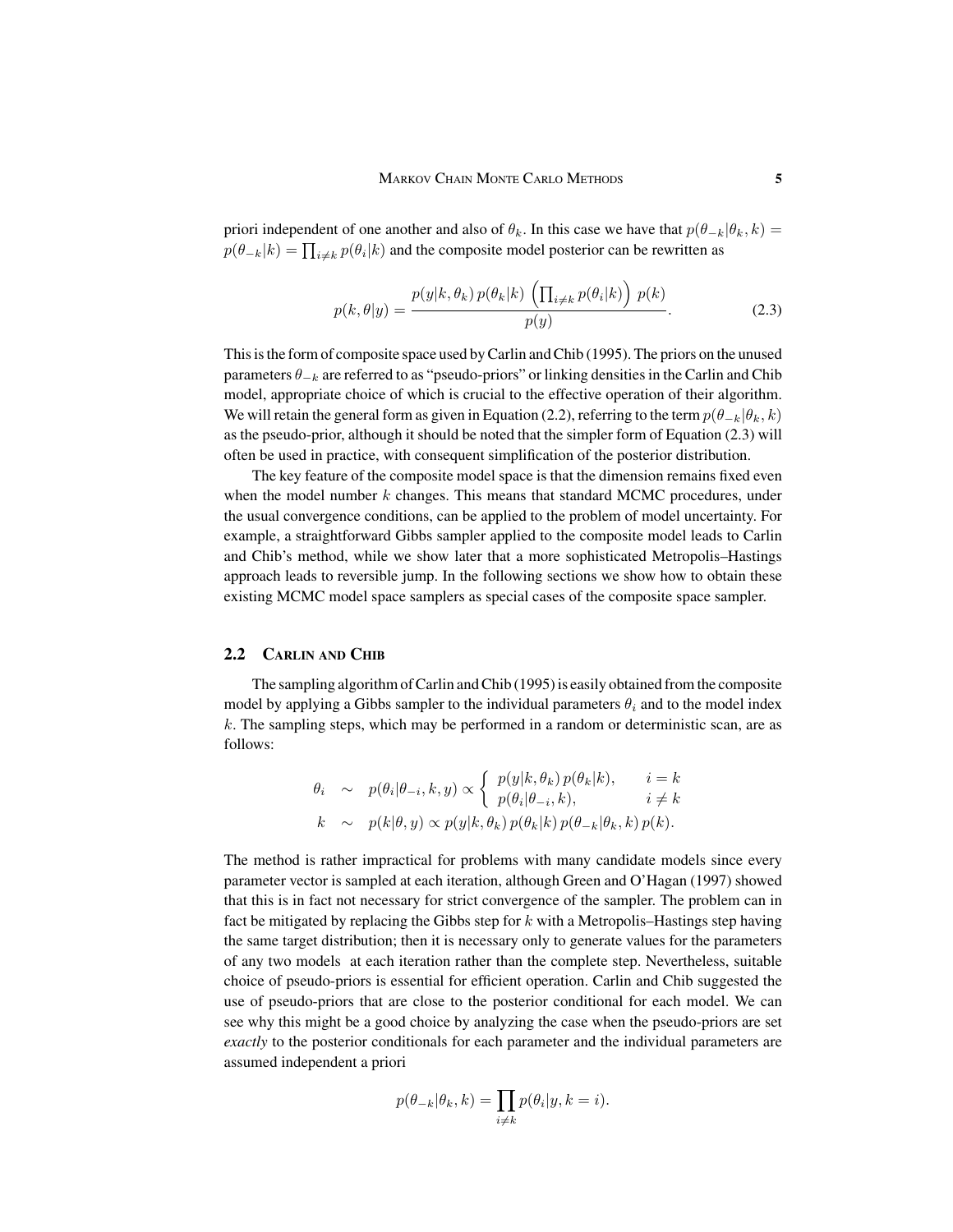The sampling step for  $k$  is then found to reduce to

$$
k \sim p(k|\theta, y) = p(k|y) = \int_{\Theta_k} p(\theta_k, k|y) d\theta_k.
$$

In other words the model index sampling step becomes simply a draw from the true model posterior probability distribution  $p(k|y)$  and does not depend upon the sampled parameter values  $\theta_i$ . This is in some sense the ideal case since the aim of model uncertainty sampling is to design a sampler that explores model space according to  $p(k|y)$ . We can see then why choosing pseudo-priors that are close to the parameter conditionals is likely to lead to effective operation of the algorithm. Of course, the exact scheme is impractical for most models since  $p(k|y)$  is typically unavailable in closed form, but this still gives some guidance as to what a suitable pseudo-prior might look like.

#### **2.3 REVERSIBLE JUMP**

The reversible jump sampler (Green 1995) achieves model space moves by Metropolis– Hastings proposals with an acceptance probability that is designed to preserve detailed balance within each move type. Suppose that we propose a move to model  $k'$  with parameters  $\theta_{k'}$  from model k with parameters  $\theta_k$  using a proposal distribution  $q(k', \theta_{k'}; k, \theta_k)$ . The acceptance probability in order to preserve detailed balance is given by

$$
\alpha = \min\left(1, \frac{p(k', \theta_{k'}|y) q(k, \theta_k; k', \theta_{k'})}{p(k, \theta_k|y) q(k', \theta_{k'}; k, \theta_k)}\right). \tag{2.4}
$$

.

This acceptance probability is expressed without use of measure-theoretic notation. Rather we have assumed that density functions exist with respect to, for example, Lebesgue measure for all of the distributions concerned, as will nearly always be the case in practice.

In implementation it will often be convenient to take advantage of any nested structure in the models or interrelationships between the parameters of different models in constructing effective proposal distributions, rather than proposing the entire new parameter vector as in (2.4). To take a very simple case, a fully nested model structure between models k and  $k + 1$  can easily be implemented by fixing the first k parameters in both models and making a proposal of the form  $q(k + 1, \theta_{k+1}; k, \theta_k) = q_1(k + 1; k)q_2(\theta_{k+1}; \theta_k) =$  $q_1(k+1;k)q_2(\theta_{k+1}^{(k+1)}|\theta_k)\delta_{\theta_k}(\theta_{k+1}^{(1:k)})$ , where  $\theta_{k+1}^{(1:k)}$  denotes the first  $k$  elements of  $\theta_{k+1}$ . The reverse move is then of the form  $q(k, \theta_k; k+1, \theta_{k+1}) = q_1(k; k+1) \delta_{\theta_{k+1}^{(1:k)}}(\theta_k)$  and the acceptance ratio simplifies to

$$
\frac{p(k+1,\theta_{k+1}|y) q_1(k;k+1)}{p(k,\theta_k|y) q_1(k+1;k) q_2(\theta_{k+1}^{(k+1)}|\theta_k)}
$$

An example of the application of such a nested sampler, compared with a full parameter proposal of the form (2.4), is given in Section 2.7. More generally, relationships between parameters of different models can be used to good effect by drawing "dimension matching" variables u and u' from proposal distributions  $q_2(u)$  and  $q_2(u')$ , and then forming  $\theta_{k'}$  and  $\theta_k$  as deterministic functions of the form  $\theta_k = g(\theta_{k'}, u)$  and  $\theta_{k'} = g(\theta_k, u')$ . In this way it is straightforward to incorporate useful information from the current parameter vector  $\theta_k$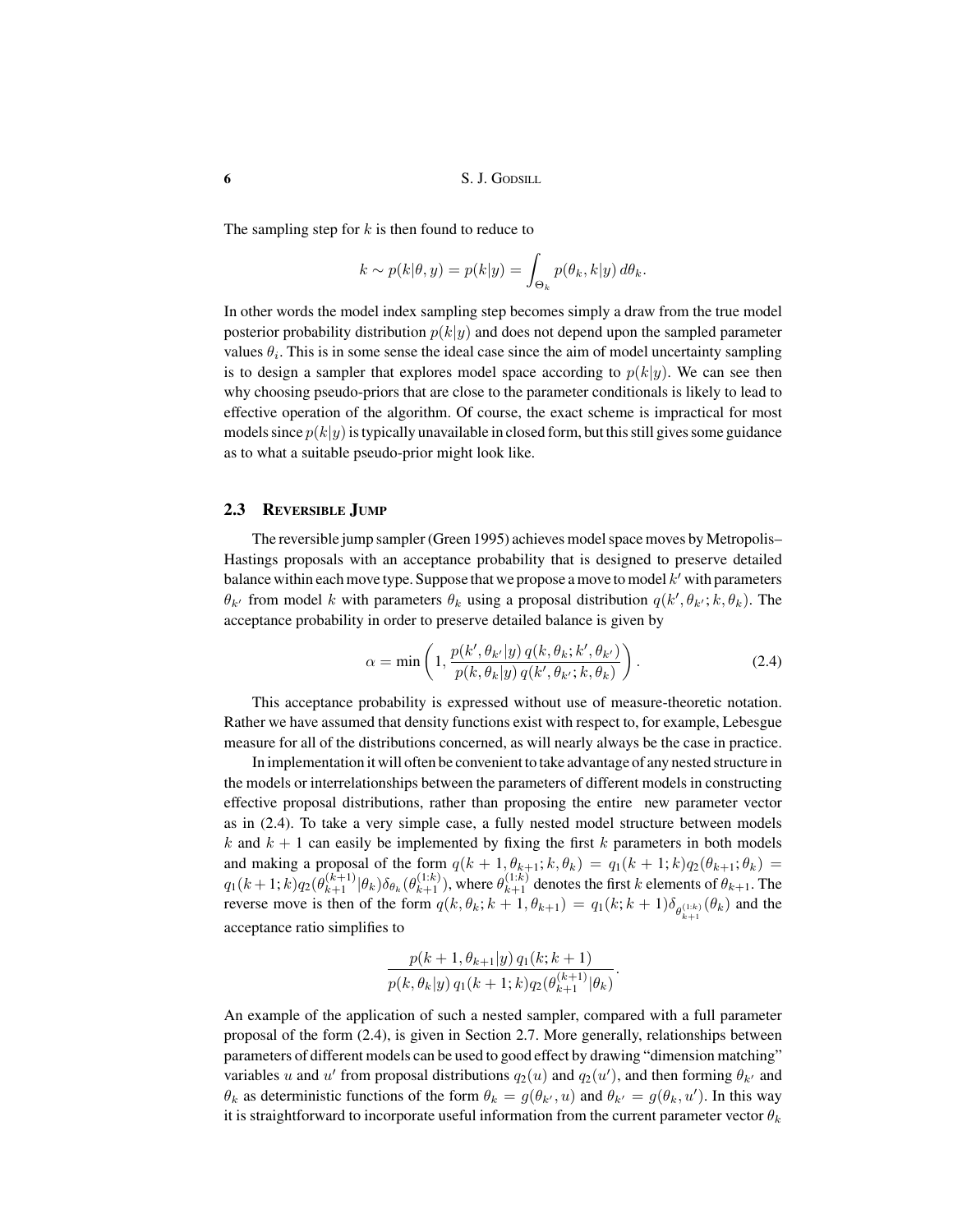into the proposal for the new parameter vector  $\theta_{k'}$ . Provided that  $\dim(\theta_{k'}, u) = \dim(\theta_k, u')$ (dimension matching), the acceptance probability is given by (Green 1995):

$$
\alpha = \min\left(1, \frac{p(k', \theta_{k'}|y) q_1(k; k') q_2(u)}{p(k, \theta_k|y) q_1(k'; k) q_2(u')} \left| \frac{\partial(\theta_{k'}, u)}{\partial(\theta_k, u')}\right|\right)
$$

which now includes a Jacobian term to account for the change of measure between  $(\theta_k, u')$ and  $(\theta_{k'}, u)$ . Note that the basic form of reversible jump given above in Equation (2.4) is obtained from this formula when we set  $\theta_k = g(\theta_{k'}, u) = u$  and  $\theta_{k'} = g(\theta_k, u') = u'$ , so that the Jacobian term is unity.

It is worth commenting that the earlier jump diffusion methods for model uncertainty (Grenander and Miller 1991; Grenander and Miller 1994; Phillips and Smith 1994) can be considered as a special version of the reversible jump scheme in which model jumps are proposed with exponentially distributed time gaps and parameter moves are performed using discretised Langevin diffusions. Hence we do not address these methods further here.

#### **2.3.1 Reversible Jump Derived From the Composite Model**

We now show that Green's reversible jump sampler can be obtained by applying a special form of Metropolis–Hastings (M–H) proposal to the composite model space. We derive the general form given in (2.4), noting as above that nested and other forms can be obtained from this general case provided that dimension matching constraints are carefully incorporated.

Consider a proposal from the current state of the composite model  $(k, \theta)$  to a new state  $(k', \theta')$  that takes the form:

$$
q(k', \theta'; k, \theta) = q_1(k'; k) q_2(\theta'_{k'}; \theta_k) p(\theta'_{-k'} | \theta'_{k'}, k').
$$

This proposal, which forms a joint distribution over all elements of k and  $\theta$ , is split into three component parts: the model index component  $q_1(k';k)$ , which proposes a move to a new model index, k'; a proposal for the parameters used by model  $k'$ ,  $q_2(\theta'_{k'};\theta_k)$ ; and a proposal for the remaining unused parameters which is chosen to equal the pseudo-prior  $p(\theta'_{-k'}|\theta'_{k'}, k')$ . We thus have a joint proposal across the whole state space of parameters and model index that satisfies the Markov requirement of the M–H method as it depends only upon the current state  $(k, \theta)$  to make the joint proposal  $(k', \theta')$ . There are now no concerns about a parameter space with variable dimension since the composite model retains constant dimensionality whatever the value of  $k$  and any issues of convergence can be addressed by reference to standard M–H results in the composite space.

The acceptance probability for this special form of proposal is given, using the standard M–H procedure, by

$$
\alpha = \min \left( 1, \frac{q(k, \theta; k', \theta') p(k', \theta' | y)}{q(k', \theta'; k, \theta) p(k, \theta | y)} \right)
$$
  
\n
$$
= \min \left( 1, \frac{q_1(k; k') q_2(\theta_k; \theta'_{k'}) p(\theta_{-k} | \theta_k, k) p(k', \theta'_{k'} | y) p(\theta'_{-k'} | \theta'_{k'}, k')}{q_1(k'; k) q_2(\theta'_{k'}; \theta_k) p(\theta'_{-k'} | \theta'_{k'}, k') p(k, \theta_k | y) p(\theta_{-k} | \theta_k, k)} \right)
$$
  
\n
$$
= \min \left( 1, \frac{q_1(k; k') q_2(\theta_k; \theta'_{k'}) p(k', \theta'_{k'} | y)}{q_1(k'; k) q_2(\theta'_{k'}; \theta_k) p(k, \theta_k | y)} \right).
$$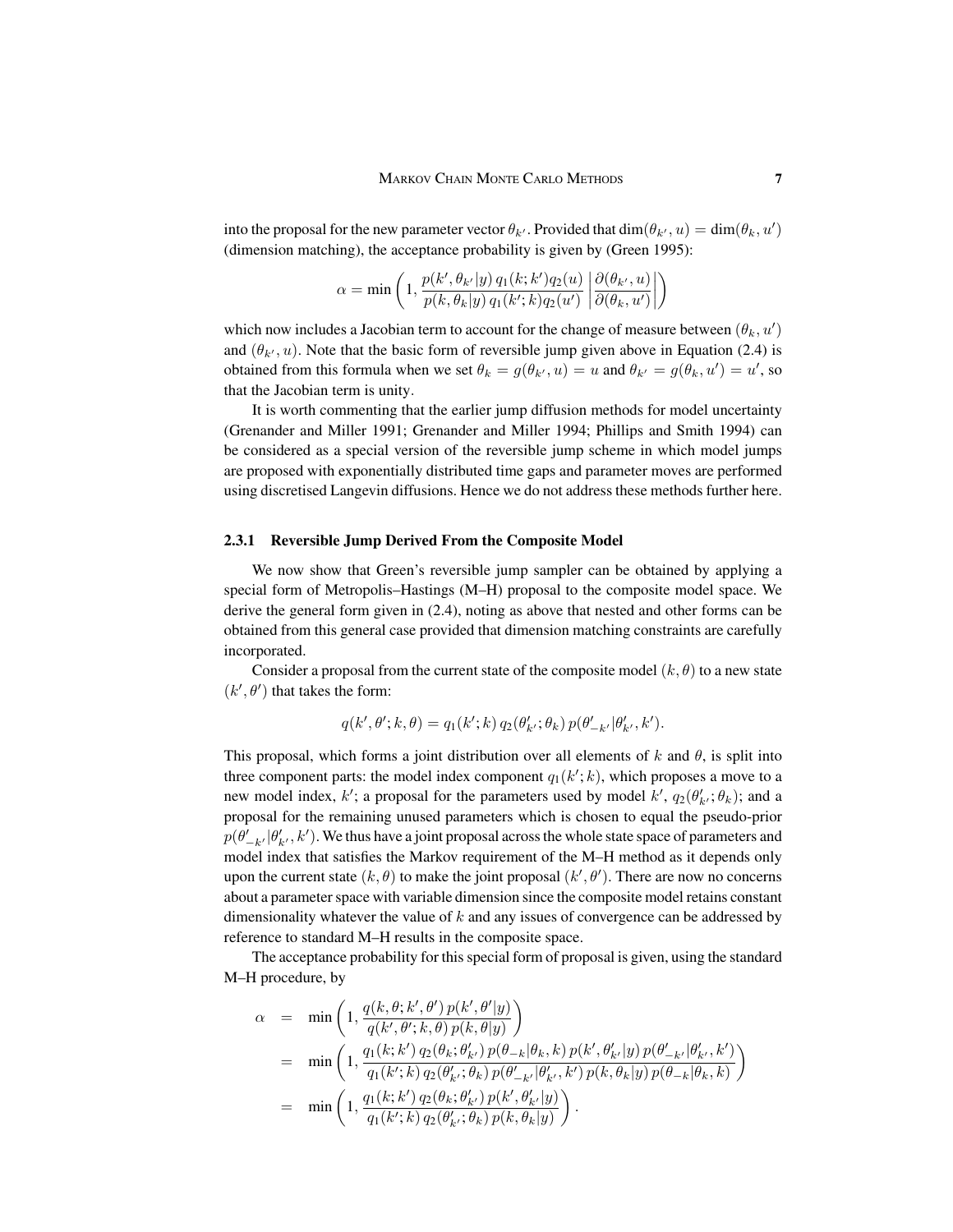This last line is exactly the acceptance probability for the basic reversible jump sampler (2.4) with the proposal distribution factored in an obvious way into two components  $q_1(.)$  and  $q_2(.)$ . We see that the acceptance probability is independent of the value of any parameters which are unused by both models  $k$  and  $k'$  (their pseudo-priors cancel in the acceptance probability); nor are their values required for generating a proposal at the next iteration. Hence the sampling of these is a "conceptual" step only which need not be performed in practice. This feature is a strong point of the reversible jump method compared with the Gibbs sampling version of the Carlin and Chib method, which requires samples for all parameters, including pseudo-parameters, at every iteration. Conversely, it is a very challenging problem to construct effective proposal distributions for reversible jump methods in complex modeling scenarios, especially in cases where there is no obvious nested structure to the models or other interrelationships between the parameters of the different models; in these cases the Carlin and Chib method, which allows blocking of the parameters within a single model in a way that is not possible for reversible jump, may have the advantage. It is interesting, however, to see that both schemes can be derived as special cases of the composite space sampler.

Convergence properties of the reversible jump scheme derived in the special way given here can now be inherited directly from the Metropolis–Hastings algorithm operating on the fixed dimesion composite space. Specifically, irreducibility and aperiodicity of the composite space sampler will ensure the convergence of the chain to the target distribution and the validity of ergodic averages (Robert and Casella 1999).

In independent work on variable selection methods by Dellaportas, Forster, and Ntzoufras (1997), it is observed that the composite space sampler can be obtained, for the twomodel case, taking reversible jump as the starting point. This interesting result is related to ours. We believe, however, that our work goes beyond this by showing that reversible jump may be obtained purely from fixed-dimensional considerations on the composite space, and hence that convergence properties are inherited directly from the fixed-dimension M– H method. Our derivation of reversible jump is also very straightforward, requiring no measure-theoretic detail beyond that associated with a standard M–H sampler.

#### **2.3.2 Proposing From Full Posterior Conditionals and MC**<sup>3</sup>

In a similar vein to the suggestions made above for the Carlin and Chib method, a possible version of reversible jump would use the full posterior conditional  $p(\theta_{k'}|k', y)$ as the proposal density  $q_2(.)$  in the above description. We can then employ the identity  $\frac{p(k,\theta|y)}{p(k,\theta|y)} = p(k|y)$  [Besag (1989) used this basic identity to find prediction densities: Chib  $\frac{p(k,\theta|y)}{p(\theta|k,y)} = p(k|y)$  [Besag (1989) used this basic identity to find prediction densities; Chib (1995) and Chib and Greenberg (1998) used a related identity to calculate Bayes factors, for example] to obtain the following acceptance probability:

$$
\alpha = \min\left(1, \frac{p(k'|y)q_1(k;k')}{p(k|y)q_1(k';k)}\right)
$$

.

This can be recognized as the acceptance probability of a standard Metropolis–Hastings method with the posterior model probability  $p(k|y)$  as the target distribution and using proposals  $q_1(k'|k)$  for the model moves. Note that the acceptance probability is independent of parameter values, depending only upon the proposal distribution for model order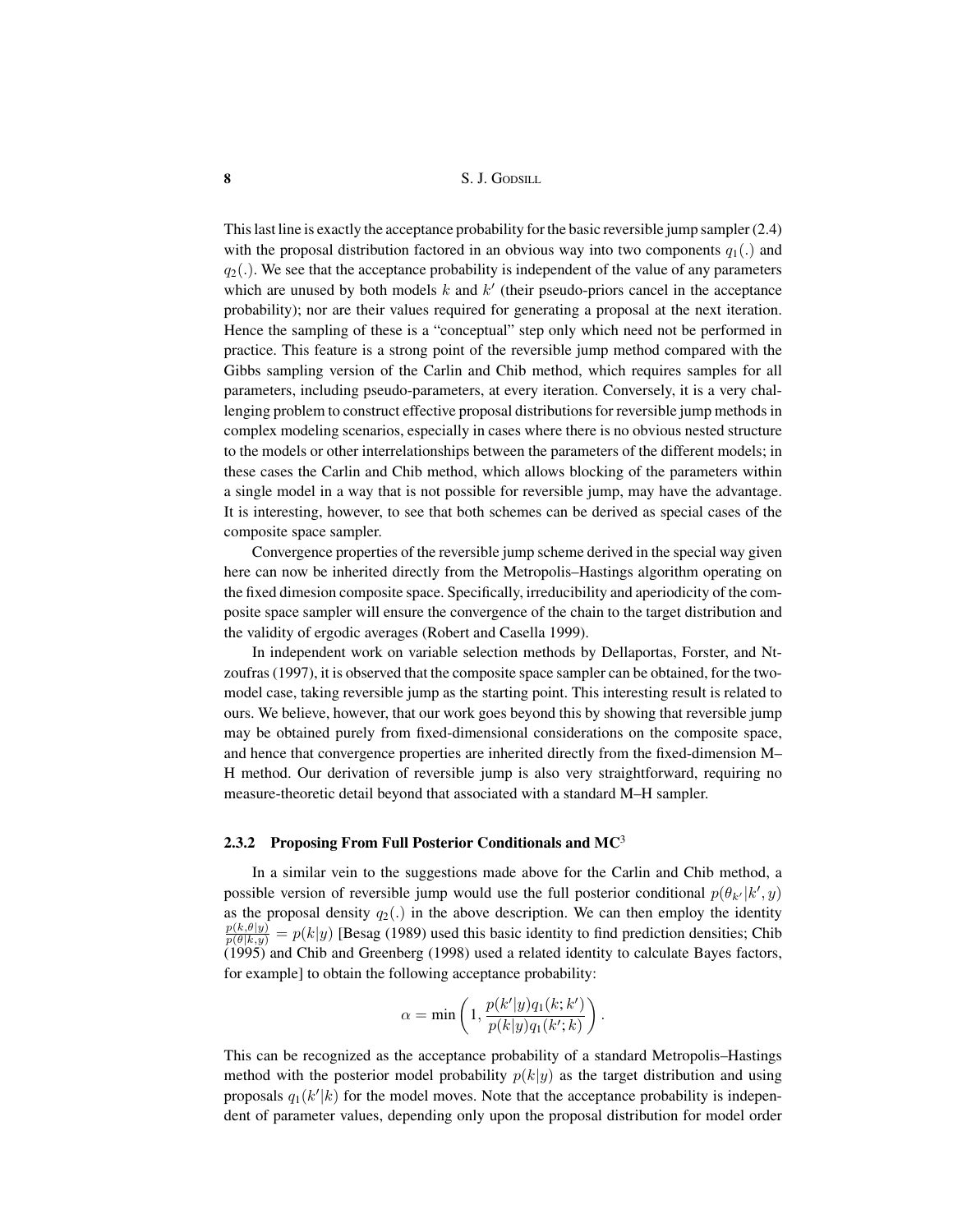and the posterior odds ratio  $p(k'|y)/p(k|y)$ . Inference about parameter values can then be made conditional upon the current model index  $k$  using standard MCMC. Such a scheme has been used for decomposable graphical models in the  $MC<sup>3</sup>$  method of Madigan and York (1995). Stark, Fitzgerald, and Hladky (1997) suggested a similar scheme for use with changepoint models. They pointed out that the parameters generated in proposing from the full conditional distribution  $p(\theta_{k'}|k', y)$  can be used in a subsequent Gibbs sampling step for  $\theta_{k'}$  if the move to model k' is accepted.

In the (relatively rare) cases where  $p(k|y)$  or equivalently the value of the full conditional  $p(\theta_k|k, y)$  at all values of  $\theta_k$  is available analytically, use of conditional parameter distributions as reversible jump proposals would lead to excellent exploration of model space. This would suggest that reversible jump proposals should be designed to approximate as closely as possible the parameter conditionals in order to come close to the performance of the scheme when parameter conditionals are readily available in exact form. This is similar in principle to Carlin and Chib's suggestion that pseudo-priors be chosen close to the parameter conditionals in their method.

#### **2.4 USE OF PARTIAL ANALYTIC STRUCTURE IN REVERSIBLE JUMP PROPOSALS**

The exact scheme of the last section is, of course, not available for most models of practical interest. Nevertheless, many useful models will have what we term *partial analytic* structure; that is, we have the full conditional in closed form for some subvector of  $\theta_{k'}$ , the vector of parameters which are used by the new model  $k'$ ; in other words  $p((\theta_{k'})_{\mathcal{U}} | (\theta_{k'})_{-\mathcal{U}}, k', y)$  is available for some subset of the parameters, indexed by a set  $\mathcal{U}$ . If we suppose that an equivalent subset of parameters  $(\theta_k)$ <sub>-U</sub>, with the same dimensionality as  $(\theta_{k'})$ <sub>-U</sub>, is present in the current model k, we might choose a reversible jump proposal distribution which sets  $(\theta_{k'})_{-l} = (\theta_k)_{-l}$  and proposes the remaining parameter vector  $(\theta_{k'})_{-l}$  from its full conditional,  $p((\theta_{k'})_{\mathcal{U}} | (\theta_{k'})_{-l}, k', y)$ . The reverse move would set  $(\theta_k)_{-\mathcal{U}} = (\theta_{k'})_{-\mathcal{U}}$  and propose the remaining parameters in model k from their conditional  $p((\theta_k)_{\mathcal{U}} | (\theta_k)_{-\mathcal{U}}, k', y)$ . (Note that in general  $(\theta_k)_{\mathcal{U}}$  and  $(\theta_{k'})_{\mathcal{U}}$  will be of differing dimensionality.) The reversible jump acceptance probability for such a move can then be derived as

$$
\alpha = \min\left(1, \frac{p(k' | (\theta_{k'})_{-l} = (\theta_{k})_{-l} , y) q_1(k; k')}{p(k | (\theta_{k})_{-l} , y) q_1(k'; k)}\right),\tag{2.5}
$$

where  $p(k' | (\theta_{k'})_{-U}, y) = \int_{(\Theta_k)_{U}} p(k', (\theta_{k'})_{U} | (\theta_{k'})_{-U}, y) d(\theta_{k'})_{U}$ . A typical example where this might be used is the linear Gaussian model with conjugate priors, where the full conditional for the linear parameters is available.  $(\theta_{k'})_{\mathcal{U}}$  might then be chosen to be the linear parameters for model k', while  $(\theta_{k'})$ <sub>- $\mathcal U$ </sub> could be the remaining unknown prior hyperparameters—such as noise variances—which are common to both models  $k$  and  $k'$ . These parameters, being of fixed dimensionality, can then be sampled in a separate step using a standard fixed-dimension MCMC method such as the Gibbs sampler or Metropolis– Hastings. Of course, a more sophisticated scheme might also include a random proposal to change the value of these "core" parameters within the reversible jump proposal. In this way we can also deal with the case where the set of core parameters  $(\theta_k)$ <sub>−U</sub> depends on k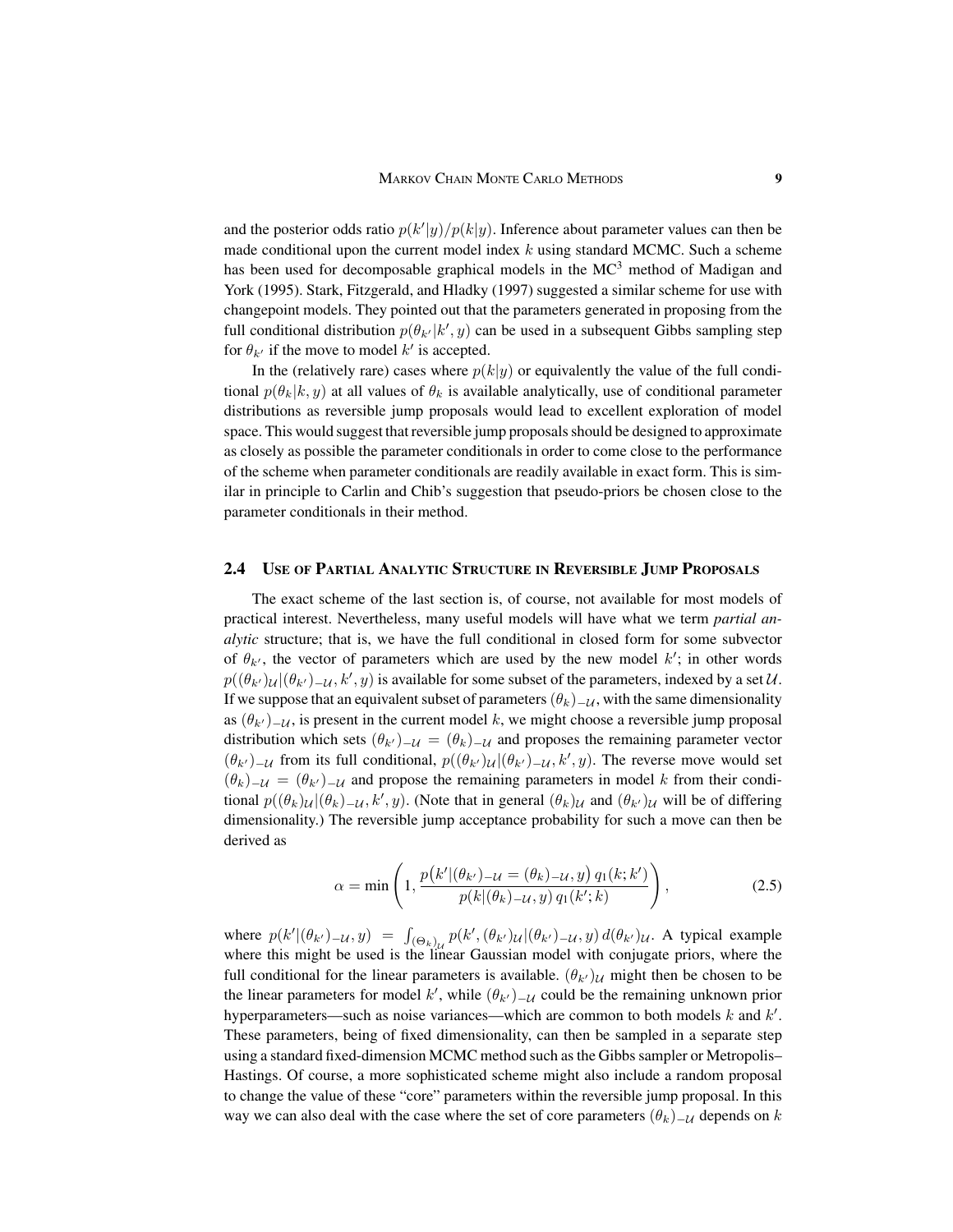and hence the dimensionality of  $(\theta_k)_{-\mathcal{U}}$  may also vary with k.

Note once again that the acceptance probability does not depend upon the sampled parameter values  $(\theta_{k'})_{\mathcal{U}}$  or  $(\theta_k)_{\mathcal{U}}$ . In this case it depends upon the model proposal distributions and the posterior odds *conditional upon*  $(\theta_{k'})$ <sub>-U</sub> =  $(\theta_k)$ <sub>-U</sub>. In cases where  $(\theta_k)$ <sub>-U</sub> can be given a similar interpretation in both models (the parameters are "common" to models  $k$  and  $k'$ ) this scheme is likely to yield a simple and effective model space sampler which takes advantage of any analytic structure within the model. A simulation example of this approach is given in Section 2.7.

# **2.5 A COMPOSITE SPACE FOR NESTED MODELS AND VARIABLE SELECTION**

Thus far we have considered only basic model selection problems in which parameters are not shared between different models, as will be the case for nested models and variable selection problems. Although it is always possible to represent such models within the basic framework described above, it will be convenient to define a slight generalization that specifically accounts for parameter "overlap" between models. As before, we have a "pool" of N parameters  $\theta = (\theta_1, \dots, \theta_N)$ . We now, however, introduce a set of indices for each model which indicates which of the  $\theta_i$ 's are used by model k. Specifically,  $\mathcal{I}(k)$  =  $\{i_1(k), i_2(k), \ldots, i_{l(k)}(k)\}\subseteq \{1, 2, \ldots, N\}$  defines the model-dependency of the likelihood as follows:

$$
p(y|k,\theta) = p(y|k,\theta_{\mathcal{I}(k)}),
$$
\n(2.6)

where  $\theta_{\mathcal{I}(k)} = (\theta_i; i \in \mathcal{I}(k))$  denotes the parameters used by model k. Much as before, the full composite posterior can be expressed as:

$$
p(k,\theta|y) = \frac{p(y|k,\theta_{\mathcal{I}(k)})\,p(\theta_{\mathcal{I}(k)}|k)\,p(\theta_{-\mathcal{I}(k)}|\theta_{\mathcal{I}(k)},k)\,p(k)}{p(y)},\tag{2.7}
$$

where  $\theta_{-\mathcal{I}(k)} = (\theta_i; i \in \{1, ..., N\} - \mathcal{I}(k))$  denotes the parameters *not* used by model k. The term  $p(\theta_{-\mathcal{I}(k)}|\theta_{\mathcal{I}(k)}, k)$  is once again a "pseudo-prior" for which any proper distribution will suffice.

Using this framework, some convenient (but not unique) parameterizations of the composite space are:

• *Standard model selection.* In the basic model selection problem we associate one parameter vector with each model, so we can simply use  $k \in \{1, \ldots, N\}$  and  $\mathcal{I}(k) = \{k\}.$ The model is assumed not to be nested, so no elements of different parameter vectors are considered to be common across different models. Of course, all model uncertainty problems can be formulated in this way, but it will often not be convenient to use this representation for computational reasons.

• *Nested models.* In nested models it is assumed that parameters from the model of order k have the same interpretation as the first k parameters in the model of order  $k + 1$ . In this case we have  $k \in \{1, \ldots, N\}$ , as before, but now  $\mathcal{I}(k) = \{1, \ldots, k\}$ .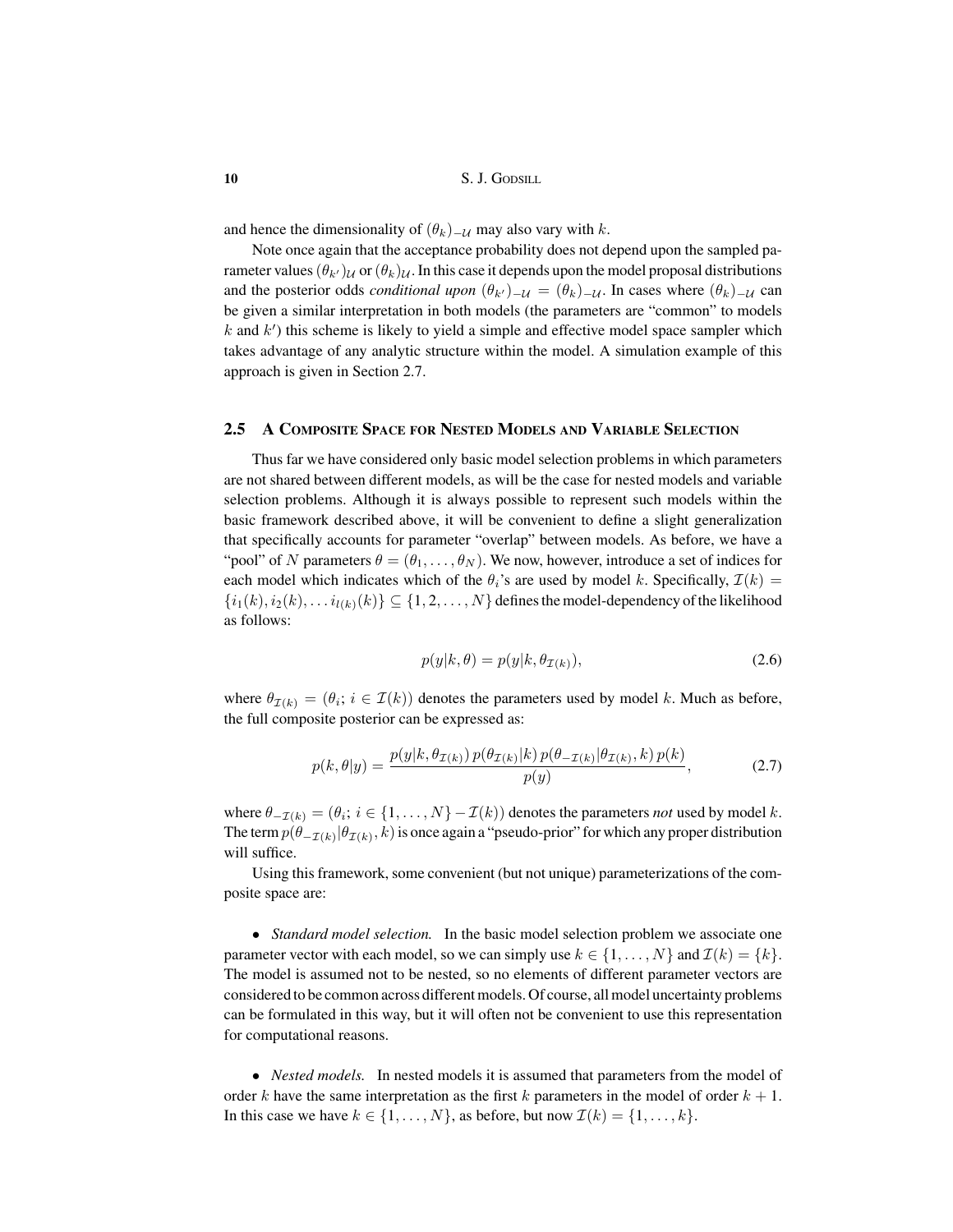• *Variable selection.* In variable selection problems the model conditional likelihood can depend upon any combination of the available parameters. In this case a natural parameterization for k is as a binary N-vector; that is,  $k = [k_1, k_2, \dots, k_N] \in \{0, 1\}^N$ , and  $\mathcal{I}(k) = \{i : k_i = 1\}$ . Each element of k then "switches" a particular dependent variable in or out of the model (e.g., setting  $k = [0, \ldots, 0]$  corresponds to the case where the data depend upon none of the candidate variables). This is a pure variable selection problem in which the model conditioned likelihood is truly independent of all those candidate variables which have  $k_i = 0$ . Many problems that involve latent indicator variables can be viewed as variable selection problems, and we thus use the term here in its most general sense to include all of these variants on the problem. This parameterization of the variable selection problem is equivalent to that used by Kuo and Mallick (1998) and Geweke (1996). Note that the stochastic search variable selection (SSVS) methods of George and McCulloch (1993) are not quite the same as this since the likelihood in their case is of fixed form for all models, depending upon all parameters within every model. Model uncertainty is then built in through a prior structure which enforces very small values for those parameters which are switched "off" in the model. This avoids some of the difficulties of working with a variable dimension parameter space. Within the framework of the composite model we could achieve this configuration by setting  $\mathcal{I}(k) = \{1, \dots N\} \forall k$ . The likelihood (2.6) is then taken as independent of k and distinction between different k is achieved purely through the prior distributions on the  $\theta_i$ 's and k. We will consider here the first formulation in which parameters can be switched out of the model completely; that is, the likelihood is completely independent of  $\theta_i$  when  $k_i = 0$ . Methods based upon these principles find application not only in traditional "variable selection" problems but in many other areas where individual effects can be modeled via latent indicator variables (see references in Section 1.2).

The results of the previous sections applied to the standard model selection problem are readily adapted to the more general framework of this section. We now go on to discuss MCMC variable selection within the composite model space framework.

#### **2.6 MCMC VARIABLE SELECTION**

Using the parameterization described earlier in which  $k$  is a binary vector of parameter "indicators," MCMC variable selection methods are obtained immediately by the application of a Gibbs sampler to the parameter space partitioned as  $(k_1, k_2, \ldots, k_N, \theta_1, \theta_2, \ldots, \theta_N)$ . If, for simplicity, we omit any additional hyperparameters such as noise variances, which are often considered to be common to all models, then the following sampling scheme is obtained, which is essentially the same as that of Kuo and Mallick (1998):

$$
\theta_i \sim p(\theta_i | \theta_{-i}, k, y) \propto \begin{cases} p(y | \theta_{\mathcal{I}(k)}, k) p(\theta_{\mathcal{I}(k)} | k) p(\theta_{-\mathcal{I}(k)} | \theta_{\mathcal{I}(k)}, k), & k_i = 1 \\ p(\theta_i | \theta_{-i}, k), & k_i = 0 \end{cases}
$$
  
\n
$$
k_i \sim p(k_i | k_{-i}, \theta, y) \propto p(y | \theta_{\mathcal{I}(k)}, k) p(\theta_{\mathcal{I}(k)} | k) p(\theta_{-\mathcal{I}(k)} | \theta_{\mathcal{I}(k)}, k).
$$

The individual parameters  $\theta_i$  are thus sampled either from their posterior conditional or from their pseudo-prior, depending upon the value of  $k_i$ . Clearly schemes which use other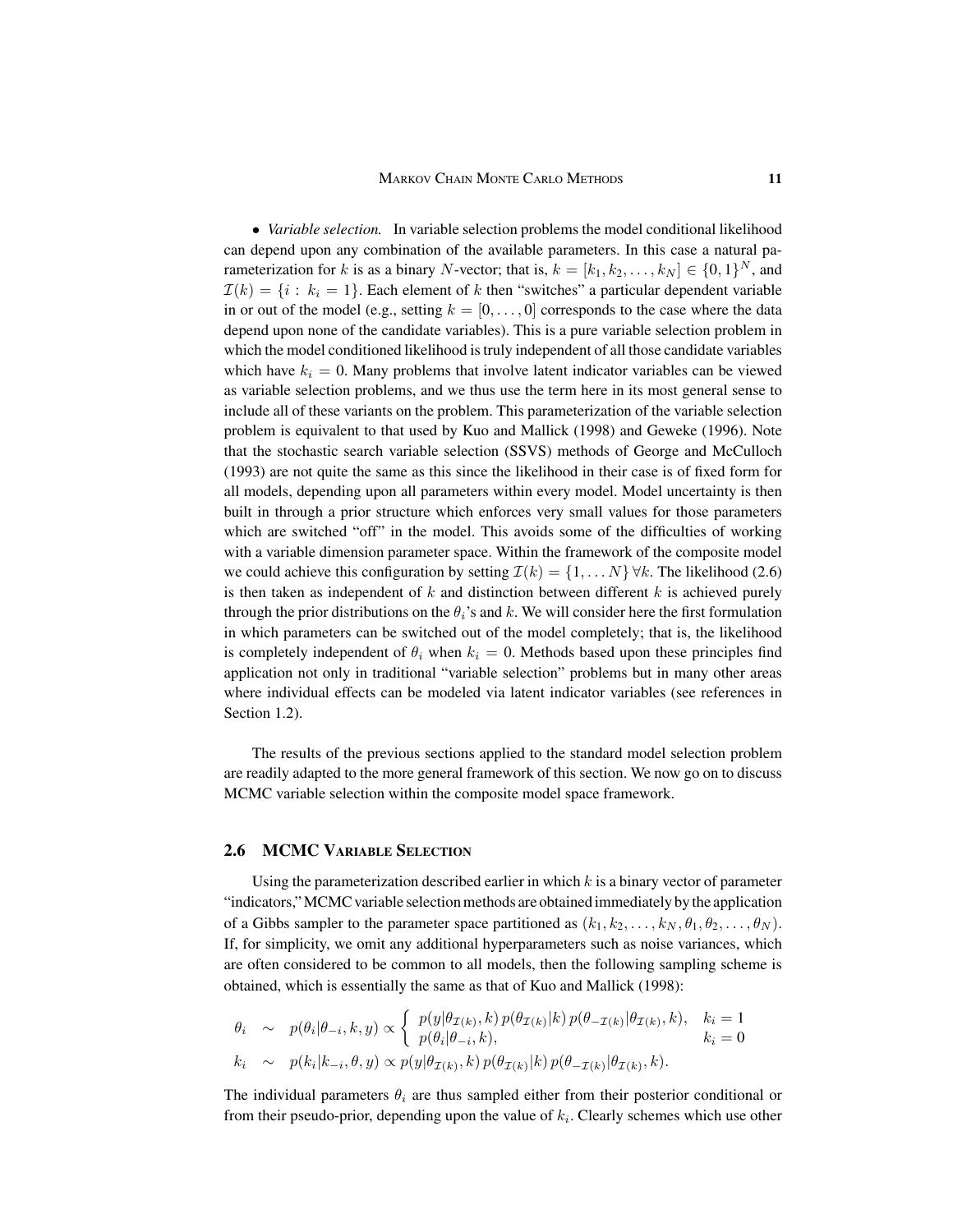types of MCMC in the moves or choose alternative blocking strategies to yield improved performance can also be devised (see, e.g., Godsill and Rayner 1996, 1997; Barnett, Kohn, and Sheather 1996; Carter and Kohn 1996; Troughton and Godsill in press).

The fact that the pseudo-priors can be chosen arbitrarily in exactly the same way as for the standard model selection problem is not often noted within a variable selection framework. One practically useful example of this fact, in some variable selection models, such as those involving linear conditionally Gaussian assumptions for the parameters, is to choose the pseudo-prior for each parameter  $\theta_i$  to be the conditional posterior for  $\theta_i$  with  $k_i = 1$ ; that is, set

$$
p(\theta_i|k_i = 0, \theta_{-i}, k_{-i}) = p(\theta_i|k_i = 1, \theta_{-i}, k_{-i}, y).
$$

In the basic Gibbs sampling framework summarized above, the sampling step for  $k_i$  then reduces to:

$$
k_i \sim p(k_i | \theta_i, \theta_{-i}, k_{-i}, y) = p(k_i | \theta_{-i}, k_{-i}, y) = \int_{\theta_i} p(k_i, \theta_i | \theta_{-i}, k_{-i}, y) d\theta_i.
$$

When associated with the conditional draw of  $\theta_i$  from its conditional posterior  $p(\theta_i|\theta_{-i}, k, y)$ we see that the approach is equivalent to a blocking scheme which draws jointly for  $(\theta_i, k_i)$ using the decomposition  $p(\theta_i, k_i | \theta_{-i}, k_{-i}, y) = p(\theta_i | k, y) p(k_i | \theta_{-i}, k_{-i}, y)$ . Such blocking schemes have been found empirically to give much improved performance over straightforward single-move Gibbs samplers both in outlier analysis (Godsill and Rayner 1996, 1998; Godsill 1997; Barnett, Kohn, and Sheather 1996) and variable selection for nonlinear time series (Troughton and Godsill in press). This blocking procedure can also be viewed as equivalent to that used by Geweke (1996), who reparameterized the problem with  $\delta$ -functions in the prior for variables which are not used in the model. In these cases the integral required can easily be performed analytically. In other cases, improved performance could be achieved over the "single move" Gibbs Sampler by setting the pseudo-priors to some suitable approximation to the conditional posterior in a similar fashion to Carlin and Chib's proposal for the basic model selection problem.

#### **2.7 EXAMPLE**

To illustrate the principle of using partial analytic structure in reversible jump proposals we examine a simple time series autoregression model uncertainty problem:

$$
x_t = \sum_{i=1}^k a_i^{(k)} x_{t-i} + e_t, \qquad e_t \stackrel{\text{iid}}{\sim} \text{N}(0, \sigma_e^2),
$$

where  $a^{(k)} = (a_i^{(k)}; i = 1, \dots, k)$  are the AR coefficients for a model of order k. For simplicity we side-step issues of stationarity and work with the conditional likelihood, which approximates the exact likelihood well for large  $N$  (Box, Jenkins, and Reinsel 1994):

$$
p(x|a^{(k)}, \sigma_e^2, k) = \prod_{i=1}^N N\left(x_t - \sum_{i=1}^P a_i^{(k)} x_{t-i}\right), \qquad x = [x_1 \dots x_N].
$$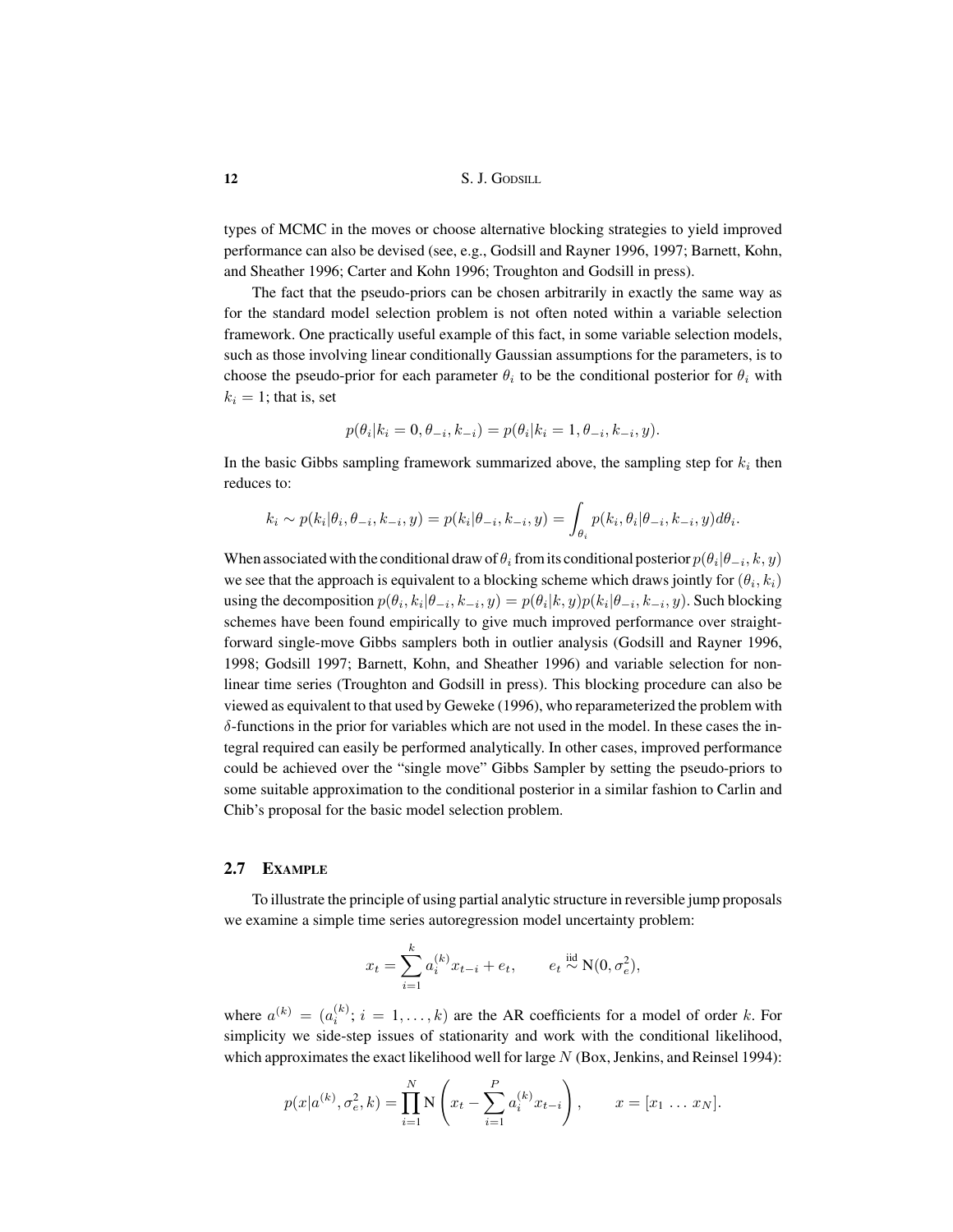

*Figure 1. Synthetic AR(10) data.*

Conjugate normal and inverted Gamma priors are assumed for  $a^{(k)}$  and  $\sigma_e^2$ . A uniform prior is assumed for k over a range  $1, \ldots, k_{\text{max}}$ , where  $k_{\text{max}}$  was set at 30 in this example. Some partial analytic structure is then available in the form of the conditional distribution for  $a^{(k)},$  $p(a^{(k)}|x, \sigma_e^2, k)$ , which is multivariate Gaussian (Box, Jenkins, and Reinsel 1994). Thus, we set  $\theta_k = (a^{(k)}, \sigma_e^2)$ ,  $(\theta_k)_{\mathcal{U}} = a^{(k)}$ , and  $(\theta_k)_{-\mathcal{U}} = \sigma_e^2$ . The acceptance probability for model moves, following (2.5), is then:

$$
\alpha = \min\left(1, \frac{p(k'|\sigma^2_e, X)q(k;k')}{p(k|\sigma^2_e, x)q(k';k)}\right),
$$

where  $p(k|\sigma_e^2, x) = \int_{a^{(k)}} p(a^{(k)}, k|\sigma_e^2, x) da^{(k)}$ , which is obtained analytically.  $\sigma_e^2$  is updated at each iteration using a standard Gibbs sampling step.

One thousand data points are simulated from an order 10 model with coefficients  $a^{(10)} = [0.9402, -0.4300, 0.4167, -0.4969, 0.4771, -0.5010, 0.0509, -0.2357, 0.4024,$  $-0.1549$ , and  $\sigma_e^2 = 100$ , as shown in Figure 1. We chose a relatively large dataset to ensure that the likelihood expression is accurate and also because this highlighted the differences between the two schemes considered. The schemes were: the method above based upon the partial analytic structure of the model, and a simple reversible jump implementation which proposes new parameters from an iid Gaussian; that is,

$$
\theta_{k'} = \begin{bmatrix} \sigma_e^2, a_1^{(k)} & \dots & a_{k'}^{(k)} \end{bmatrix}, \quad k' \leq k, \\ \begin{bmatrix} \theta_k & u_1 & \dots & u_{k'-k} \end{bmatrix}, \quad u_i \stackrel{\text{iid}}{\sim} \mathbf{N}(0, \sigma_u^2), \quad k' > k \end{bmatrix}.
$$

The acceptance probability for such a proposal is (see Green 1995, eq. (8)), for  $k' > k$ :

$$
\alpha = \min\left(1, \frac{p(a^{(k')}, k' | \sigma_e^2, x) q(k; k')}{p(a^{(k)}, k | \sigma_e^2, x) q(k'; k) \prod_{j=k+1}^{k'} N(\theta_j | 0, \sigma_u^2)}\right)
$$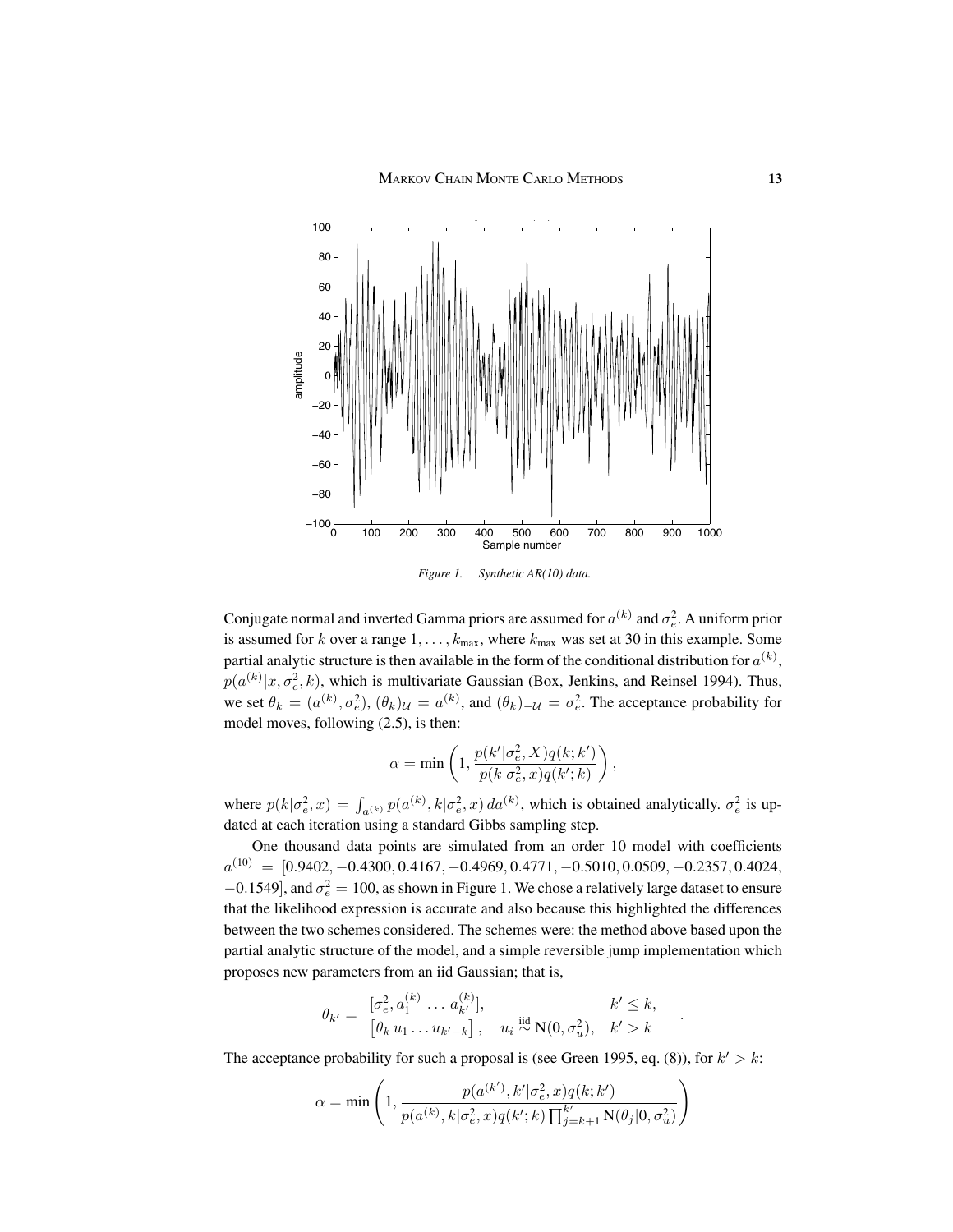

*Figure 2. Model order evolution using the partial analytic sampler.*

and the form of the fraction term is inverted for  $k' < k$ . We refer to this simple reversible jump implementation as the "stepwise" sampler. In all other respects the two methods are identical, both including a "within model" Gibbs move for  $a^{(k)}$  and  $\sigma_e^2$  at each iteration. The prior for  $a^{(k)}$  was N<sub>k</sub>(0, 0.1 *I*), and for  $\sigma_e^2$ , IG(10<sup>-5</sup>, 10<sup>-5</sup>). The proposal distribution for the model orders,  $q(.;.)$  has a discretised Laplacian shape, centered on the current model order. Note that this allows fairly frequent proposals to model orders which are distant from the current model.

The initial model order was assigned randomly from a uniform distribution over integers 1 to 30. The AR parameters were initialized to zero. The first step of the sampler was a Gibbs draw for  $\sigma_e^2$ , so this does not require initialization. Results for 30 runs of the partial analytic sampler are superimposed in Figures 2 and 3, showing the consequences of randomly assigned initial model orders. We show only the initial hundred iterations as the sampler has always stabilized within the first few tens of iterations. By contrast we show the same results for the stepwise sampler under exactly the same initialization conditions and proposing the new parameters from a zero mean normal distribution with variance  $\sigma_u^2 = 0.1$ . Note the different axis scaling for iteration number. The stepwise sampler has often not settled down within the first 1,000 iterations and changes state relatively rarely. We do not claim that to have optimized the standard reversible jump implementation here as there are many possible options; however, this comparison gives a reasonable flavor of the improvements which are achievable automatically, without any parameter tuning, simply through the use of the analytic structure of the model.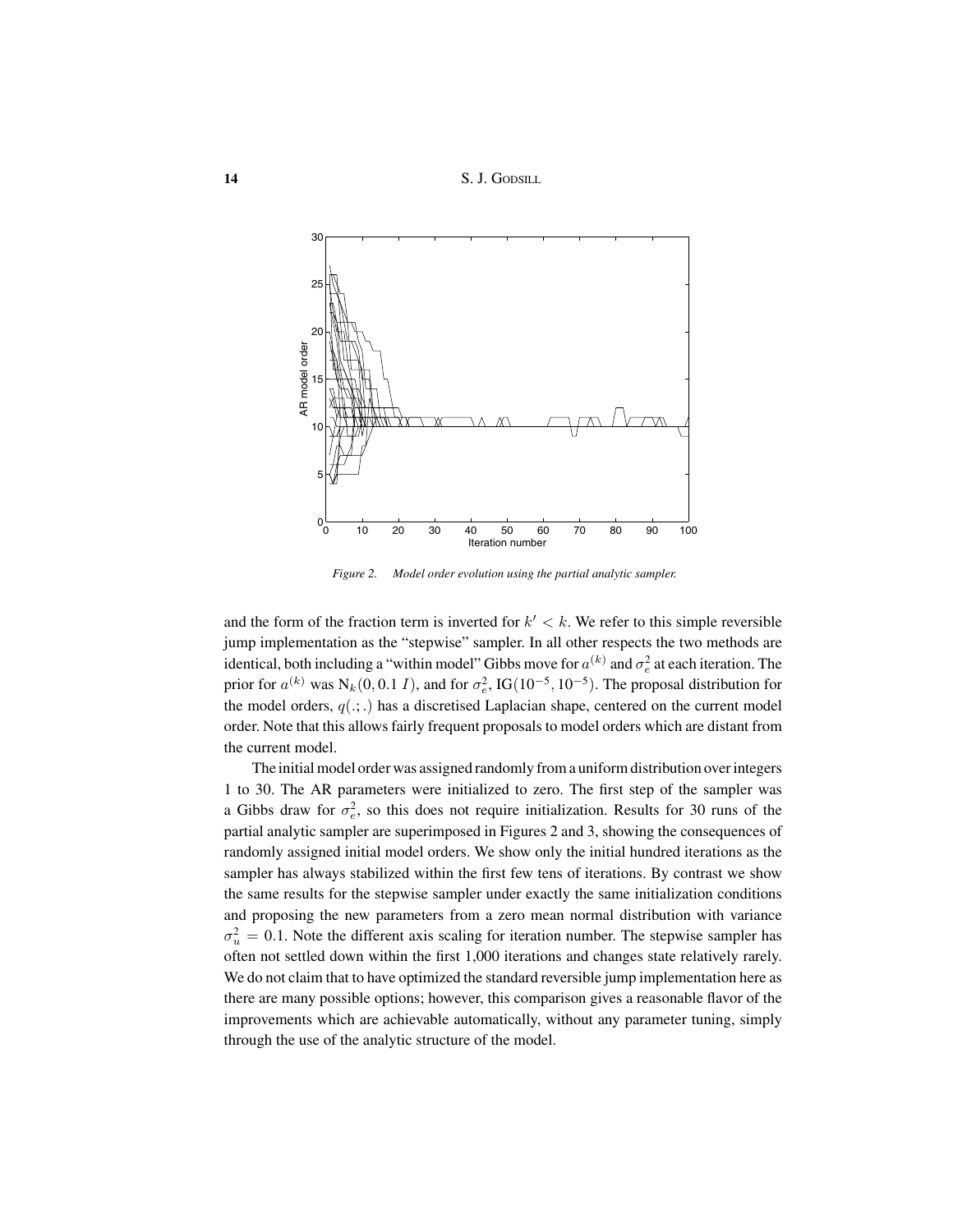

*Figure 3.* Evolution of  $\sigma_e$  using the partial analytic sampler.



*Figure 4. Model order evolution using the stepwise sampler.*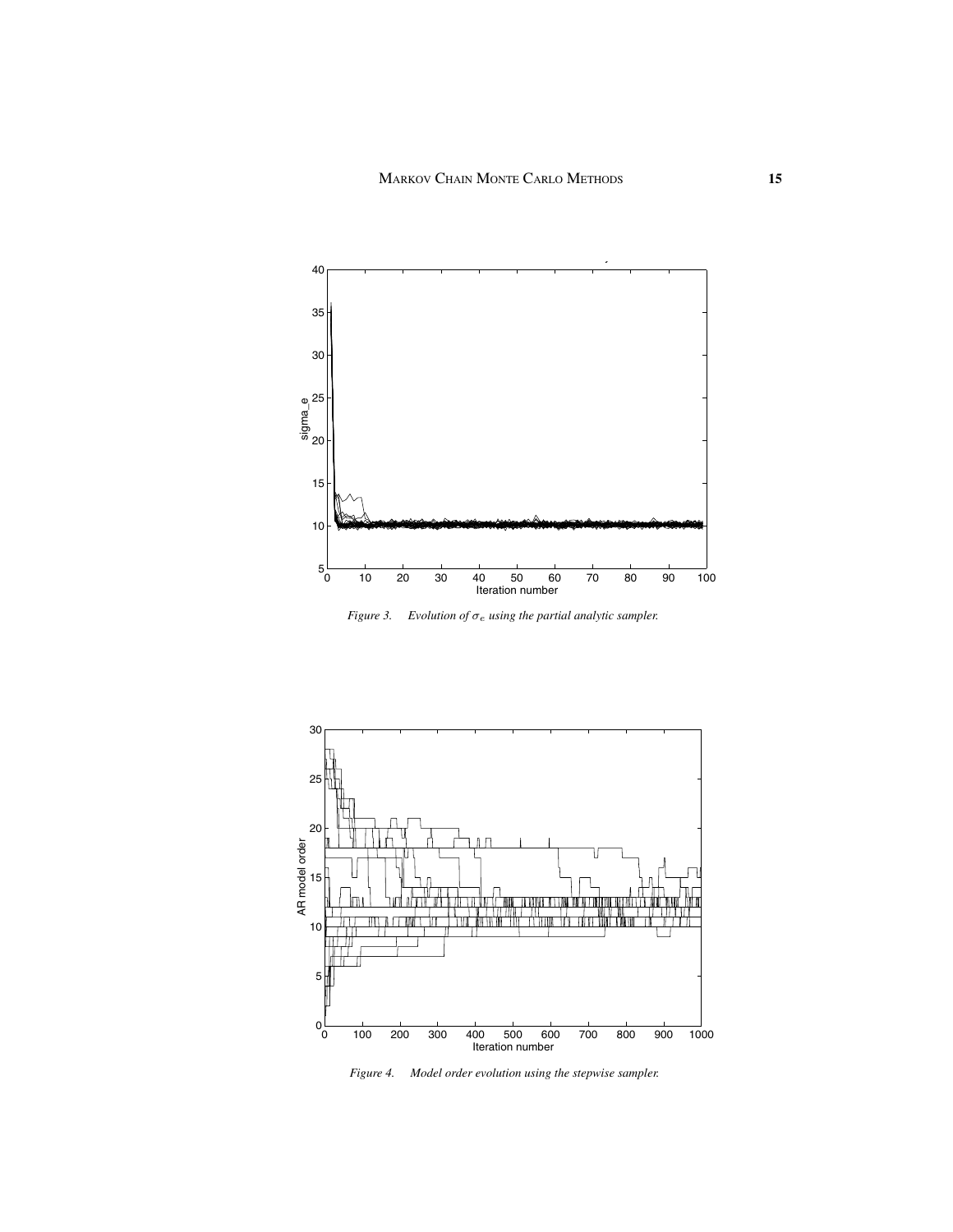**16** S. J. GODSILL



*Figure 5. Evolution of* σ<sup>e</sup> *using the stepwise sampler.*

# **3. DISCUSSION**

This article presents a unifying framework for MCMC model uncertainty schemes, which includes as special cases the existing methods for treatment of the problem using reversible jump or the Carlin and Chib approach. We have demonstrated further that there are close relationships between these methods and MCMC variable selection techniques for model space sampling. Simple analysis has shown that pseudo-priors (in the case of Carlin and Chib and MCMC variable selection) and parameter proposal distributions (in the case of reversible jump) which are designed to be close to the full posterior conditional for the parameters are likely to lead to very effective performance of both methods. Furthermore, we have proposed methods for taking advantage of partial analytic structure in a particular model to achieve efficient model space moves.

The reversible jump scheme is a very effective way to apply a Metropolis–Hastings sampler to the composite space. One of its major advantages over Carlin and Chib's approach is that the values of parameters from models other than the two being compared at any given iteration (i.e.,  $k$  and  $k'$ ) need not be updated or stored and pesudo-priors need not be devised. This is crucial for the large (or even infinite) sets of models which might need to be considered. However, it should be noted that many problems exist where there is no obvious way to construct a reversible jump proposal to a new model based on the parameters of the current model in the MCMC output. In such cases it would be desirable to use some elements of parameter blocking for the new model's parameters. Such a scheme is feasible for the Carlin and Chib approach and its Metropolized versions, although choice of pseudo-prior will still be a troublesome aspect. It would seem that some hybrid approach that adopts the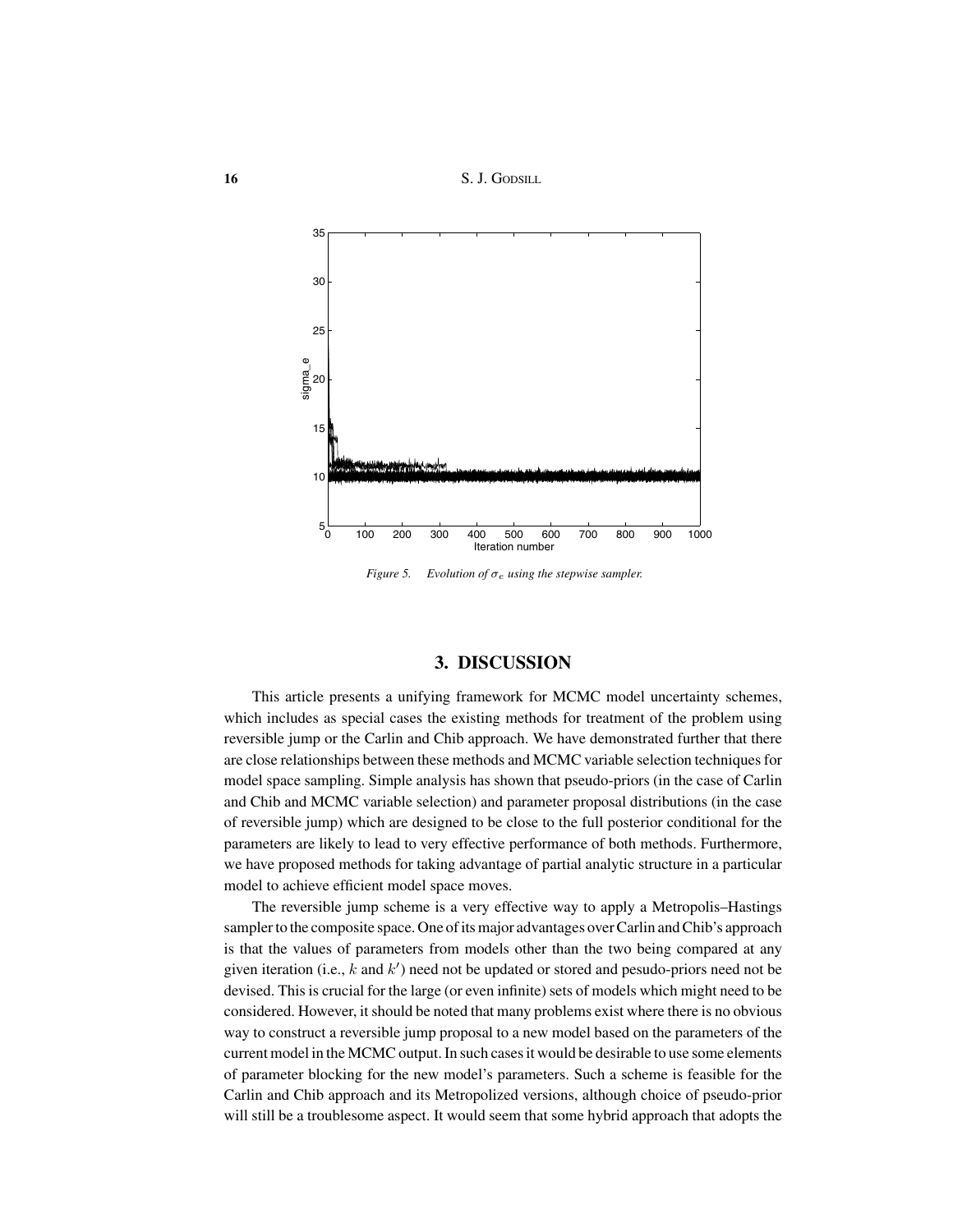best aspects of reversible jump and Carlin and Chib is required, although the development of such a procedure is still an open issue. The composite framework presented here, however, provides a possible starting point for such a scheme.

We believe that the solution of model uncertainty problems using MCMC is an important field in which there have been significant advances over recent years. However, there are a number of technical challenges still to be solved. As with any MCMC procedure, convergence assessment will be an important aspect of any practical scheme. This is a topic that is still in its infancy for the variable dimension samplers, although some suggestions and insight can be found in Brooks and Giudici (1999), who proposed monitoring the statistics of multiple independent chains in the same spirit as Gelman and Rubin (1992). Our practical experience confirms that a parallel chain approach, initializing samplers in models with widely differing characteristics, gives important diagnostic information. There are, of course, modeling scenarios where the current methods are infeasible. As implied elsewhere in this article, this may occur when there is little or no structural relationship between different candidate models and hence it is very hard to construct effective model jumping proposals. If in addition the models concerned are individually complex and require sophisticated blocking strategies to sample from, even in the single model case, then current methods are likely to be ineffective in the presence of model uncertainty. In these cases the only option currently will be to perform direct estimation of marginal likelihoods within each model, a procedure that is not readily implemented when the number of candidate models is very large. It is these cases then that demand the attention of researchers over coming years and we hope that the material presented here provides one possible framework for the development of improved strategies.

## **ACKNOWLEDGMENTS**

Thanks are due to the anonymous reviewers for their helpful and insightful comments. Also many thanks to Peter Green and Sid Chib for many useful discussions and suggestions on various aspects of the work. Finally, thanks to Peter Green and John Forster for organizing and inviting me to the 1997 HSSS Model Selection workshop in the New Forest at which I first presented this work.

*[Received TKKK. Revised TKKK.]*

# **REFERENCES**

- Barbieri, M., and O'Hagan, A. (1996), "A Reversible Jump MCMC Sampler for Bayesian Analysis of ARMA Time Series," Technical Report, Universita Roma: La Sapienza. `
- Barker, S., and Rayner, P. J. W. (1998), "Unsupervised Image Segmentation," in *Proceedings of IEEE International Conference on Acoustics, Speech and Signal Processing* (vol. 5), pp. 2757–2760.
- Barnett, G., Kohn, R., and Sheather, S. (1996), "Bayesian Estimation of an Autoregressive Model Using Markov Chain Monte Carlo," *Journal of Econometrics*, 74, 237–254.

Besag, J. (1989), "A Candidate's Formula—A Curious Result in Bayesian Prediction," *Biometrika*, 76, 183.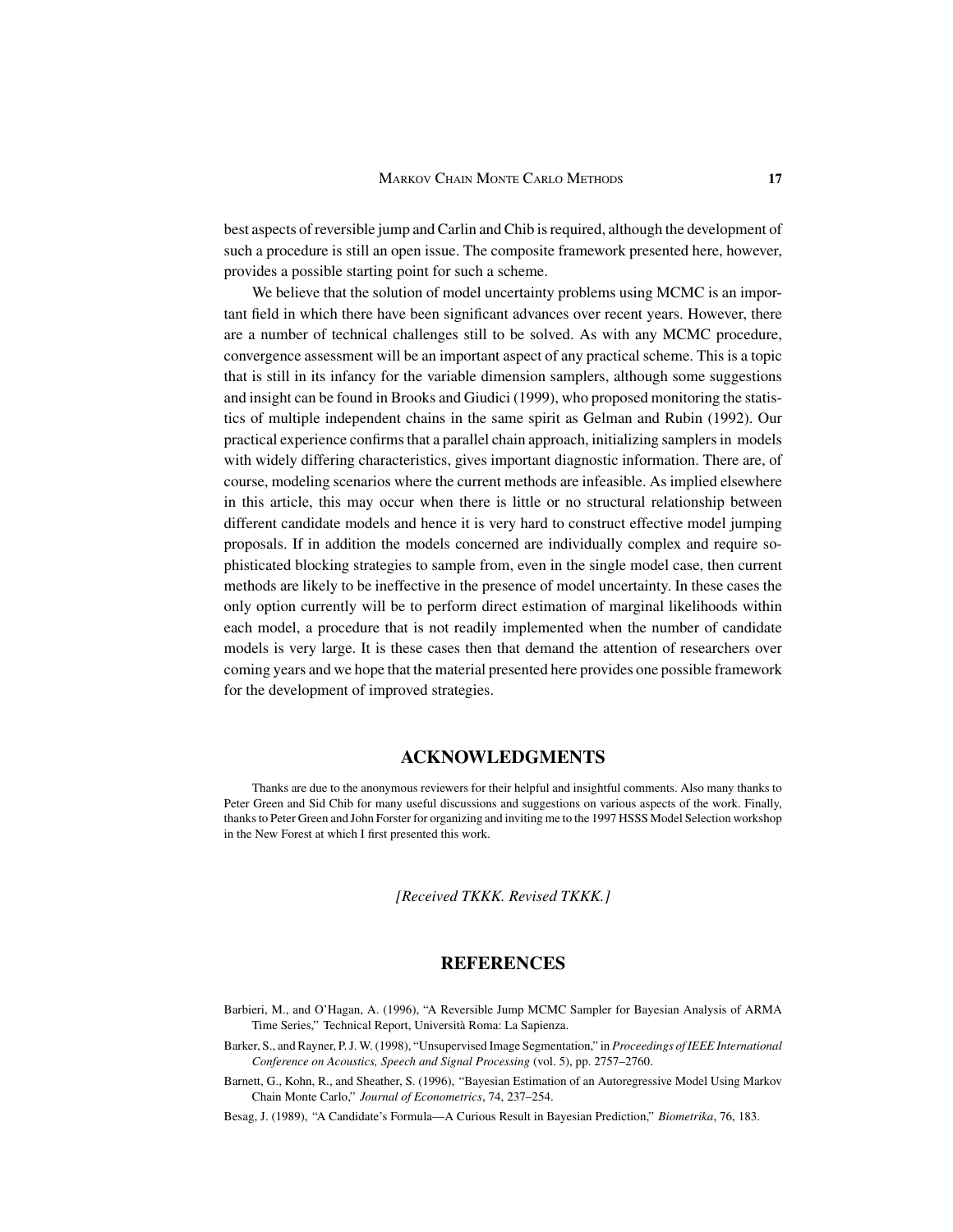- Box, G. E. P., Jenkins, G. M., and Reinsel, G. C. (1994), *Time Series Analysis, Forecasting and Control* (3rd ed.), Englewood Cliffs, NJ: Prentice Hall.
- Brooks, S. P., and Giudici, P. (1999), "Convergence Assessment for Reversible Jump MCMC Simulations," in *Bayesian Statistics 6*, eds. J. Bernardo, J. Berger, A. Dawid, and A. Smith, Oxford: Oxford University Press, pp. 733–742.
- Carlin, B. P., and Chib, S. (1995), "Bayesian Model Choice via Markov Chain Monte Carlo," *Journal of the Royal Statistical Society*, Series B, 57, 473–484.
- Carter, C., and Kohn, R. (1996), "Markov Chain Monte Carlo in Conditionally Gaussian State Space Models," *Biometrika*, 83, 589–601.
- Chib, S. (1995), "Marginal Likelihood From the Gibbs Output," *Journal of American Statistical Association*, 90, 1313–1321.
- Chib, S., and Greenberg, E. (1998), "Analysis of Multivariate Probit Models," *Biometrika*, 85, 347–361.
- Clyde, M., Desimone, H., and Parmigiani, G. (1996), "Prediction via Orthogonalized Model Mixing," *Journal of American Statistical Association*, 91, 1197–1208.
- Dellaportas, P., Forster, J., and Ntzoufras, I. (1997), "On Bayesian Model and Variable Selection Using MCMC," Technical Report, Department of Statistics, Athens University of Economy and Business.
- Denison, D., Mallick, B., and Smith, A. (1998), "Automatic Bayesian Curve Fitting," *Journal of the Royal Statistical Society*, Series B, 60, 333–350.
- Gelfand, A. E., and Smith, A. F. M. (1990), "Sampling-Based Approaches to Calculating Marginal Densities," *Journal of the American Statistical Association*, 85, 398–409.
- Gelman, A., and Rubin, D. (1992), "Inference From Iterative Simulations Using Multiple Sequences," *Statistical Science*, 7, 457–511.
- Geman, S., and Geman, D. (1984), "Stochastic Relaxation, Gibbs Distributions and the Bayesian Restoration of Images," *IEEE Transactions on Pattern Analysis and Machine Intelligence*, 6, 721–741.
- George, E. I., and McCulloch, R. E. (1993), "Variable Selection via Gibbs Sampling," *Journal of the American Statistical Association*, 88, 881–889.
	- (1996), "Approaches for Bayesian Variable Selection," *Statistica Sinica*, 7, 339–374.
- Geweke, J. (1996), "Variable Selection and Model Comparison in Regression," in *Bayesian Statistics V*, eds. J. Bernardo, J. Berger, A. Dawid, and A. Smith, Oxford: Oxford University Press, pp. 609–620.
- Godsill, S. J. (1997), "Bayesian Enhancement of Speech and Audio Signals Which can be Modelled as ARMA Processes," *International Statistical Review*, 65, 1–21.
- Godsill, S. J., and Rayner, P. J. W. (1996), "Robust Treatment of Impulsive Noise in Speech and Audio Signals," in *Bayesian Robustness—Proceedings of the Workshop on Bayesian Robustness* (vol. 29), eds. J. Berger, B. Betro, E. Moreno, L. Pericchi, F. Ruggeri, G. Salinetti, and L. Wasserman, Hayward, CA: IMS, pp. 331–342.
- (1998), "Robust Reconstruction and Analysis of Autoregressive Signals in Impulsive Noise Using the Gibbs Sampler," *IEEE Transactions on Speech and Audio Processing*, 6, 352–372.
- Green, P., and O'Hagan, A. (1997), "Carlin and Chib do not Need to Sample From Pseudo-Priors," unpublished report.
- Green, P. J. (1995), "Reversible Jump Markov-Chain Monte Carlo Computation and Bayesian Model Determination," *Biometrika*, 82, 711–732.
- Grenander, U., and Miller, M. I. (1991), "Jump-Diffusion Processes for Abduction and Recognition of Biological Shapes," Technical Report, Electronic Signals and Systems Research Laboratory, Washington University.
- (1994), "Representations of Knowledge in Complex Systems," *Journal of the Royal Statistical Society*, Series B, 56, 549–603.
- Hastings, W. K. (1970), "Monte Carlo Sampling Methods Using Markov Chains and Their Applications," *Biometrika*, 57, 97–109.
- Hoeting, J., Raftery, A., and Madigan, D. (1996), "A Method for Simultaneous Variable Selection and Outlier Identification in Linear-Regression," *Computational Statistics and Data Analysis*, 22, 251–270.

<sup>(1997),</sup> Discussion of "Bayesian Analysis of Mixtures With an Unknown Number of Components," by S. Richardson and P. Green, *Journal of the Royal Statistical Society*, Series B, 59, 774.